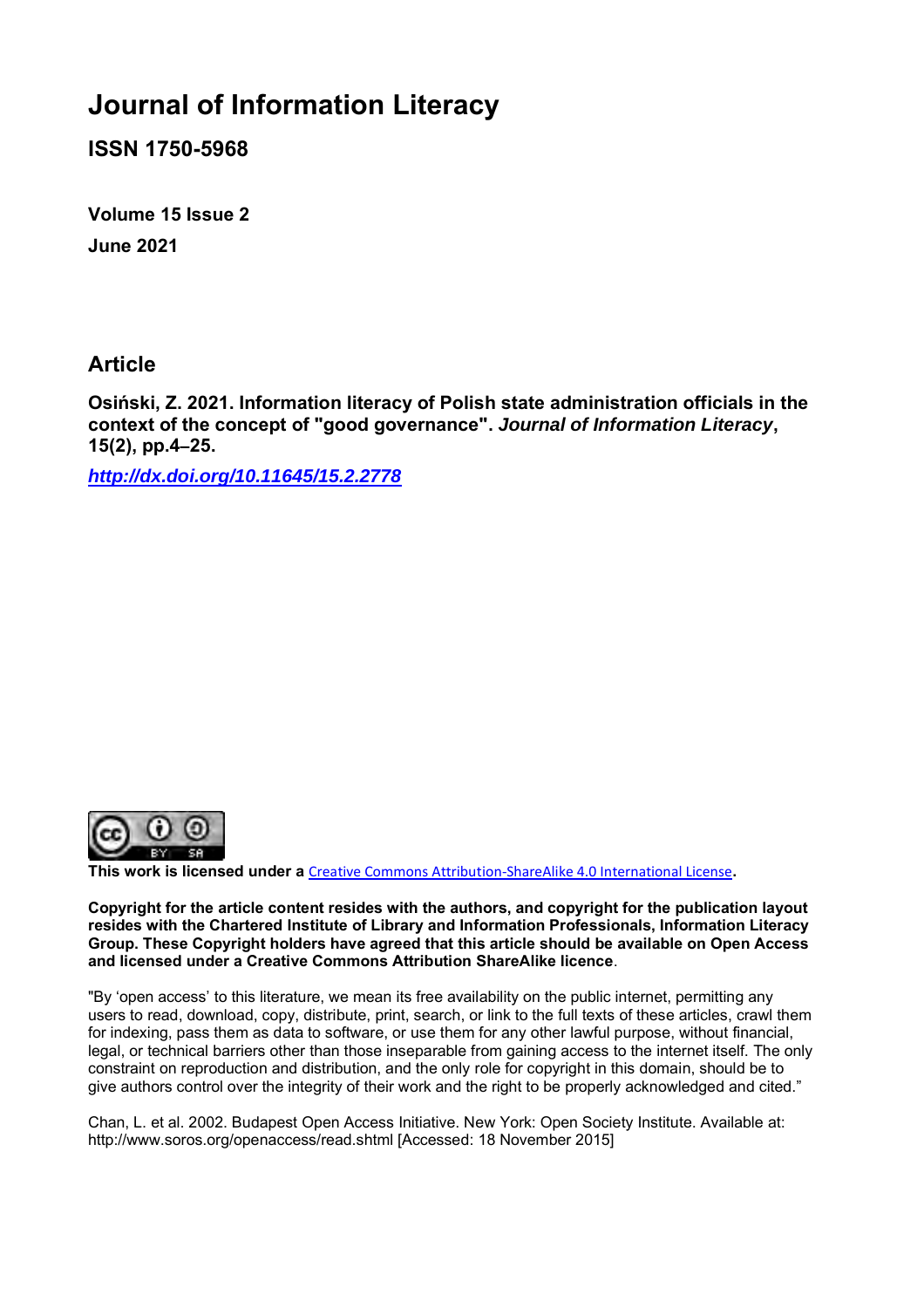# **Information literacy of Polish state administration officials in the context of the concept of "good governance"**

**Zbigniew Osiński, Professor Maria Curie-Sklodowska University, Lublin, Poland. E-mail: [zbigniewosinski@poczta.umcs.lublin.pl](mailto:zbigniewosinski@poczta.umcs.lublin.pl) ORCID: [0000-0003-4484-7265](https://orcid.org/0000-0003-4484-7265)**

## **Abstract**

The article presents the results of research on information literacy (IL) of employees of selected state administration offices, those in which the concept of improving the quality of work, named "good governance", has been implemented. The first aim of the study was to determine the components of IL necessary for state administration employees and the deficiencies occurring in this respect. Another goal was to develop research methods and techniques which would be useful to achieve the first aim and to identify challenges of this study. The research was conducted in two stages. The first of them, carried out at the Lublin Provincial Office in Poland, was aimed at determining the information needs of individual official positions, identifying the IL essential for officials and the shortcomings in this regard. At this stage, the following research methods have been used: analysis of cards describing individual job positions in the office, the method of mapping knowledge in the office and the method of focused group interview. The second stage of the research was carried out in five provincial offices. This time, the main goal was to check whether the questionnaires developed by Polish researchers to study the information culture (the system of human attitudes towards information) of various social groups could be effectively used to study the IL of officials. It was assumed that the information culture of staff determined their ability to undertake information activities, including untypical ones, expected from them in line with the concept of "good governance".

The conclusion reached was that IL of employees was underestimated in the current practice of state administration. A set of components of the information skills useful for working in various office job positions have been developed. It was reported that the information culture of the studied group was characterised by an optimistic perception of their own skills and their professional usefulness. Studies have shown that obtaining conclusive results indicating the level of specific information skills in the office environment is often not possible for reasons beyond the control of a researcher. Traditional IL testing methods are assumed to fail there. This is due to the Dunning-Kruger effect (Kruger & Dunning, 1999), as well as constraints imposed by the way offices function and decisions of the management of the office. It seems that achieving more precise results requires establishing close cooperation with the management of an examined group. Undertaking such research is necessary in the context of implementing the concept of "good governance" and a model of one of the methodologies has been presented in the article.

# **Keywords**

assessment; good governance; government; information culture; information literacy; organisational culture; Poland; self-assessment; workplace learning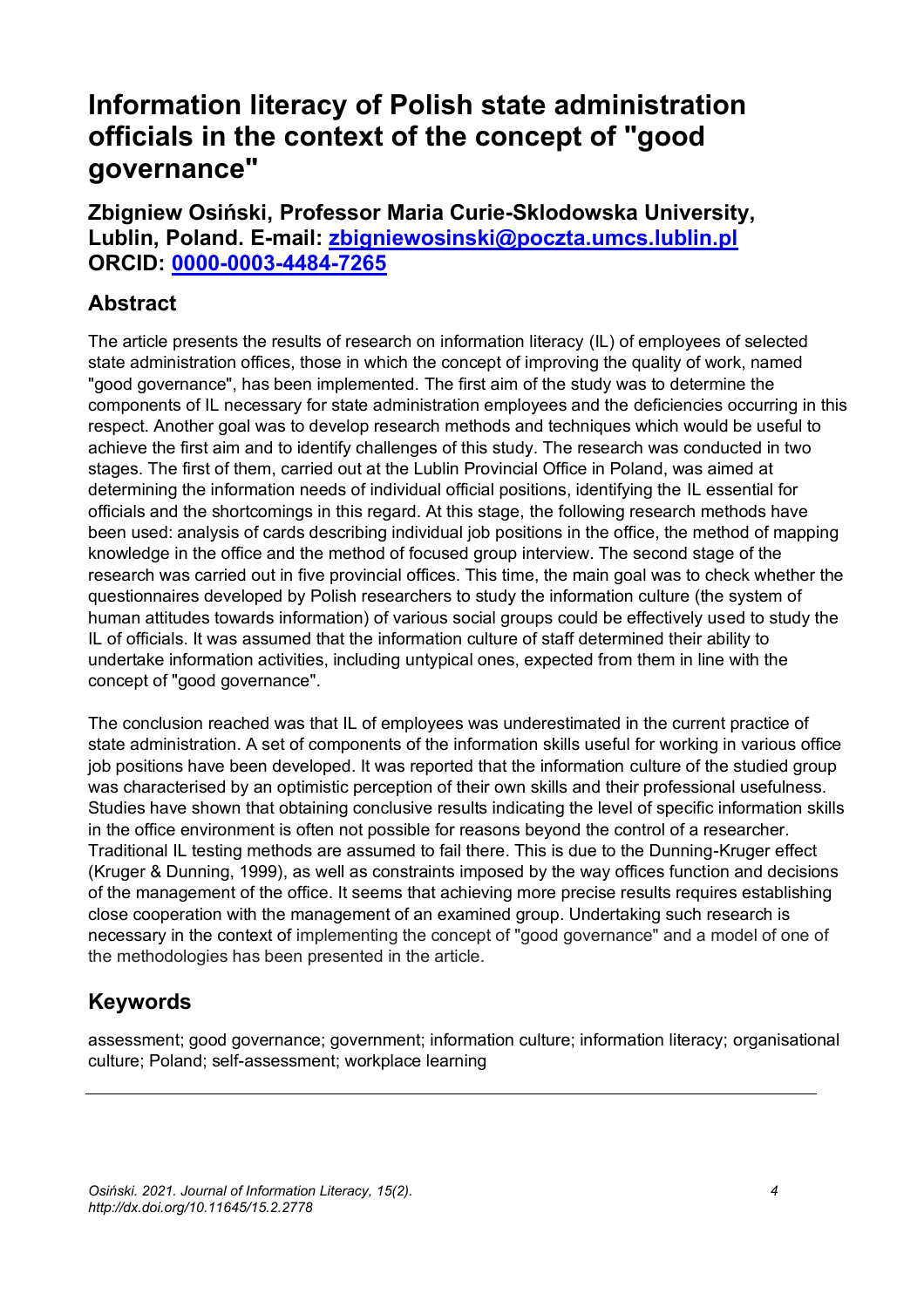## **1. Introduction**

For several years, that is since joining the European Union in 2004, state administration in Poland has been undergoing reforms aimed at adapting its performance according to the principles of "good governance" formulated in the 1990s by the World Bank. In Poland, the concept of "good governance" is defined as the practice of governance and administration based on the following elements: efficiency of government, that is the ability to effectively, fairly and economically implement public policies; supporting the development of the economy; openness to social dialogue; social participation; clarity and transparency of the functioning of authorities and administration and their accountability. It is emphasised that "good governance" also involves developing the administrative capacity of public institutions, including increasing the responsibility and quality of administrative staff to improve the quality of public services, and modernising the administration performance (Ministerstwo Rozwoju Regionalnego, Departament Koordynacji Polityki Strukturalnej, 2008).

Public administration system in Poland consists of government and local government administration. Government administration bodies are ministers, central government administration bodies, voivodes (official in charge of the local administration) and acting on their behalf other government administration bodies. Local government administration occurs at the voivodship (territorial division unit) level (marshal, regional council, voivodship board), county (staroste - official in charge of local government, county board, county council) and commune (president, mayor or commune head, commune council).

In the technical and technological reality of the 21st century, when the role of information and information resources and the tools available on the internet are increasing, the efficient functioning of administration, known as "good governance", is not possible without an appropriate level of information literacy (IL) among civil servants. Without IL, it is not possible to effectively perform administrative tasks, provide the public with proper access to public information and many services, solve problems efficiently, and ensure transparency of government and administration activities, as the literature review will demonstrate.

Research on IL has been conducted in the provincial offices - auxiliary units of the voivode and other government administration bodies. The reason for undertaking research in these offices was the fact that they have been implementing the principles of "good governance" for several years.

For many Polish employers and senior administration executives, the sphere of IL is basically limited to mastering IT skills as well as the ability to use an internet browser and MS Office suite (Jasiewicz, 2012). With regard to state administration, it should be added that all office workers, specialists and managers are expected to possess such IT skills (Jasiewicz, 2012). In the document "Strategy for management of human resources in the civil service until 2020" (Kancelaria Prezesa rady Ministrow, 2013) we can read that one of the priorities is constant improvement of the professional skills of civil service corps members through lifelong learning. It was assessed that treating the professional development of administration employees as a priority may have positive impact on the attractiveness of working in the civil service – it may help to attract and retain candidates for public administration positions. Unfortunately, the abovementioned document does not indicate IL, only a concept with a far narrower meaning is mentioned – the use of modern technologies.

Even in the parts of the document which relate to such key aspects as: increasing the professionalism of civil service corps members, shaping a positive image of the civil service, as well as good practices in administration, information competence is not considered. According to the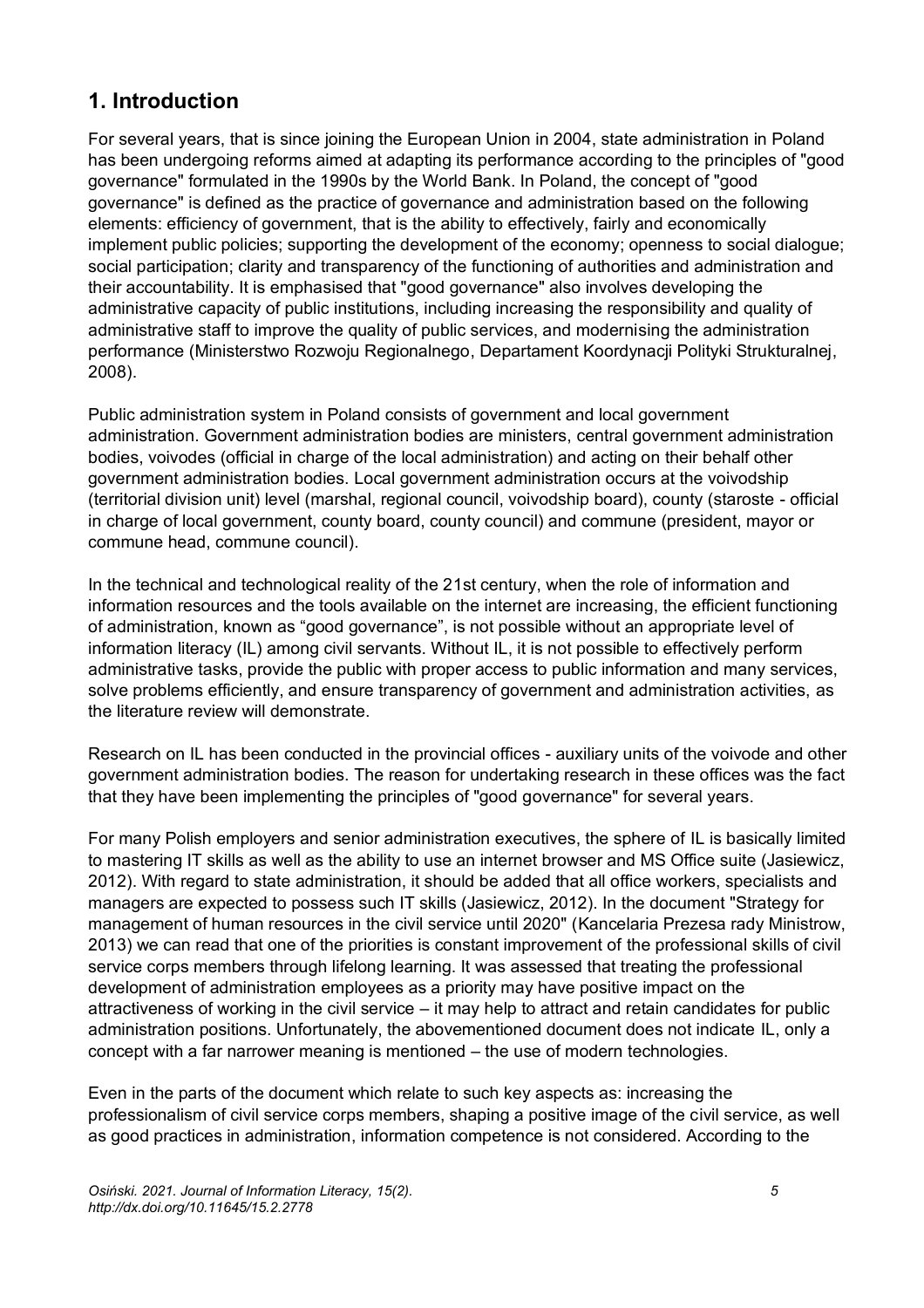author, this is caused by a preference for the legal knowledge of candidates for work in state offices, and at the same time an underestimation of the IL of officials.

## **2. Literature review**

### **2. 1 Research on IL in a professional environment**

Academic sources dealing with research on IL indicate that for many years the skills of participants in the formal education process have been the main area of study. However, for more than a decade the number of studies on how people seek and use information in professional and personal life has increased (Forster, 2017; Head, 2017). In addition, limiting the area of studied IL to formal education has been subject to criticism. Researchers have been noticed to marginalise the interest in graduates' use of IL in personal and professional life (McClure, 2013). There have been claims that the search for universal IL, unrelated to the situation of a particular user, principally does not seem reasonable (Lloyd, 2010). It has been concluded that the information skills used in schools are significantly different from those required in the workplace where it is crucial to enhance employee productivity for the sake of common aims of the company. It has been found that information issues in the workplace are more ambiguous than those in educational settings as the professional environment is more variable and disorganised (O'Farrill, 2010; Head, 2017; Lloyd, 2011; 2013).

Information needs and behaviour in the workplace are associated with business challenges which are most often unstructured and unpredictable. O'Farrill (2010) showed that the main IL frameworks do not properly reflect some important ways in which information is used in a professional workplace environment, particularly the use of people as information sources and the social sense making and interpretation of the value of information and its application in the workplace environment. On the other hand, as Head (2017) wrote, the necessity of using IL in professional activities cannot be questioned, because access to appropriate quality information is important for staff productivity. Without these skills it is difficult to solve problems and gain competitive advantage in the 21st century. It is an important fact that due to the influence of information and communication technologies professional performance is evidently subject to transformation. A modern, multimodal (in such a workplace, the employee performs various activities, uses several devices and technologies, and a lot of data and information resources) information-based workplace requires employees who are able to cope with overload and uncertainty caused by the exponential growth of the amount of information and the use of the aforementioned technologies (Lloyd, 2011; 2013).

It is emphasised that employability, based on an individual's professional skills which also include IL is currently a prerequisite for most employees to be able to build a professional career in the labour market (Pawlak, 2014). An employee should be able, among other things, to effectively locate, evaluate, organise, and use information, as well as to create and present it to recipients (Goldstein, 2016). IL in the workplace is identified not only with individual, technical skills, but increasingly with the ability to meet information needs in a team, to improve information environment in the workplace and to self-improve both the individual and the team (Lloyd, 2011). In the context of teamwork and collective dimension of IL, the following useful skills are indicated: sharing a set of documents, organising space for cooperation, planning meetings and group activities, making collective decisions, synchronous remote work, using co-workers as a source of information, managing incoming and outgoing information, collective creation of documents and content by the team (Collard et al., 2016).

In the case of public administration officials in Poland, the available academic literature focuses not so much on describing the results of professional skills tests as on indicating the need to diagnose and improve the skills of workers in the context of professional efficiency (Król & Ludwiczyński,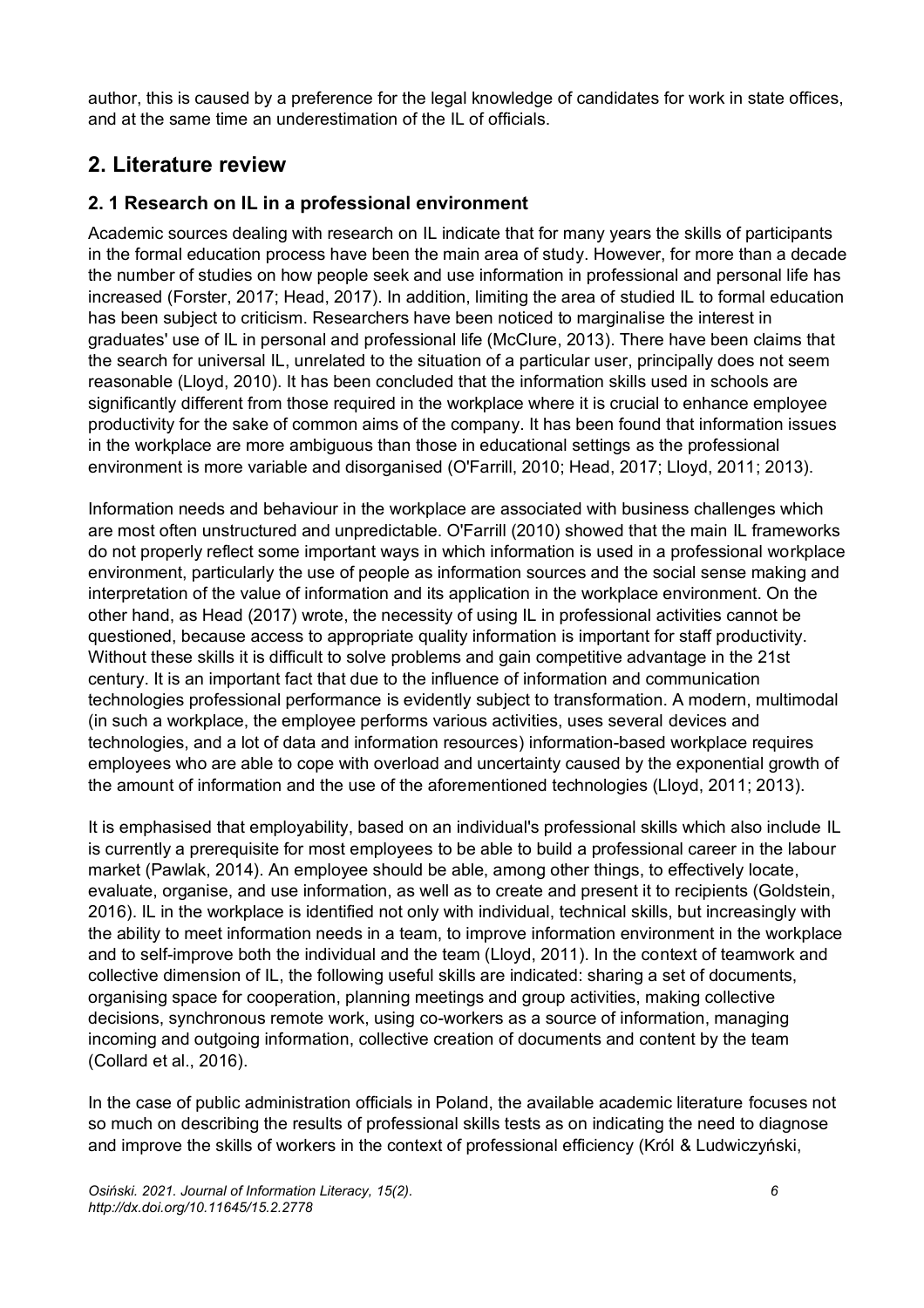2008). IL is mentioned neither in the scarce number of publications on the skills of public administration employees (Hysa & Kowalczyk, 2014), nor in the works devoted to knowledge management in offices (Krawczyk, 2010; Suchodolski, 2015), nor in the texts on the professional development of public administration employees (Marzec & Szymaniec, 2013). The analysis of academic publications indicates that in Poland there has been no research conducted on which specific components of IL are useful in the work of public administration officials, nor what is their actual level at present.

### **2.2 Contemporary challenges for IL**

An intensive development of digital information infrastructure has become a real challenge for IL. The term information infrastructure became widespread thanks to the program documents concerning civilization changes leading to the formation of information society issued by the OECD, G-7, European Union and the US government (Osiński, 2018). Information infrastructure has been mentioned in the context of development of the internet. One of the relevant definitions of information infrastructure formulated by John P. Pironti (2006) is worth repeating here. Information infrastructure included all people, processes, procedures, tools, devices and technologies applied in the process of creating, using, transmitting, storing and processing information. For the considerations on the IL of public servants, the definition by Claudio U. Ciborra and Ole Hanseth (1998) is also important, claiming that information infrastructure can shape not only work procedures and methods of operation, but also the perception of these practices. Employees and citizens with a relatively high level of IL treat their use in various situations as 'typical, ordinary' and see it as necessary. According to this definition, information infrastructure seems to be a factor supporting the acceptance and personal implementation of specific organisational solutions and practices.

The digital part of the information infrastructure, useful in professional work and lifelong education, includes: online sources of bibliographic information (bibliographic databases; general, specialist and specialised bibliographies; online library catalogues; websites of publishing houses); full-text sources of information and knowledge (e-book resources, online magazines, digital library and repository collections, controlled content sites, specialised information portals, online educational and scientific resources); as well as data and information search tools (general and specialised search engines, data aggregators, magazine indexes, online catalogues) and applications for collecting, organising and processing digital materials (Osiński, 2018). Osiński developed this list by conducting research on the development of educational and scientific resources of the Internet. The possibilities of using digital information infrastructure largely depend on the level of individual IL.

The level of obtained skills determines the area of the existing information space in which a person is able to work efficiently and their individual information space (Osiński, 2018). To explain this problem, we will use the most general definition which claims that information space is a multidimensional, dynamic, open set of contents (data, information and knowledge), their carriers and users (their minds) (Kisilowska, 2011). Thus, if after reading the Kisilowska (2011) model, we assume that information space is the total content (knowledge and information) placed in the information infrastructure (digital and analogue) and in the minds of people, then individual information space will be the part of the content present in the mind of a specific person and in their familiar and accessible information infrastructure. Therefore, expanding the knowledge of each person and their IL requires the expansion, through education, of the information infrastructure known to them and available to them, as well as changes in information awareness. Since the formation of appropriate professional skills without a properly developed individual information space of a given person is not realistic, it should be assumed that the level of information skills has a direct impact on the ability to work effectively. According to the author of this article, every employee who uses information, uses the resources of their individual information space.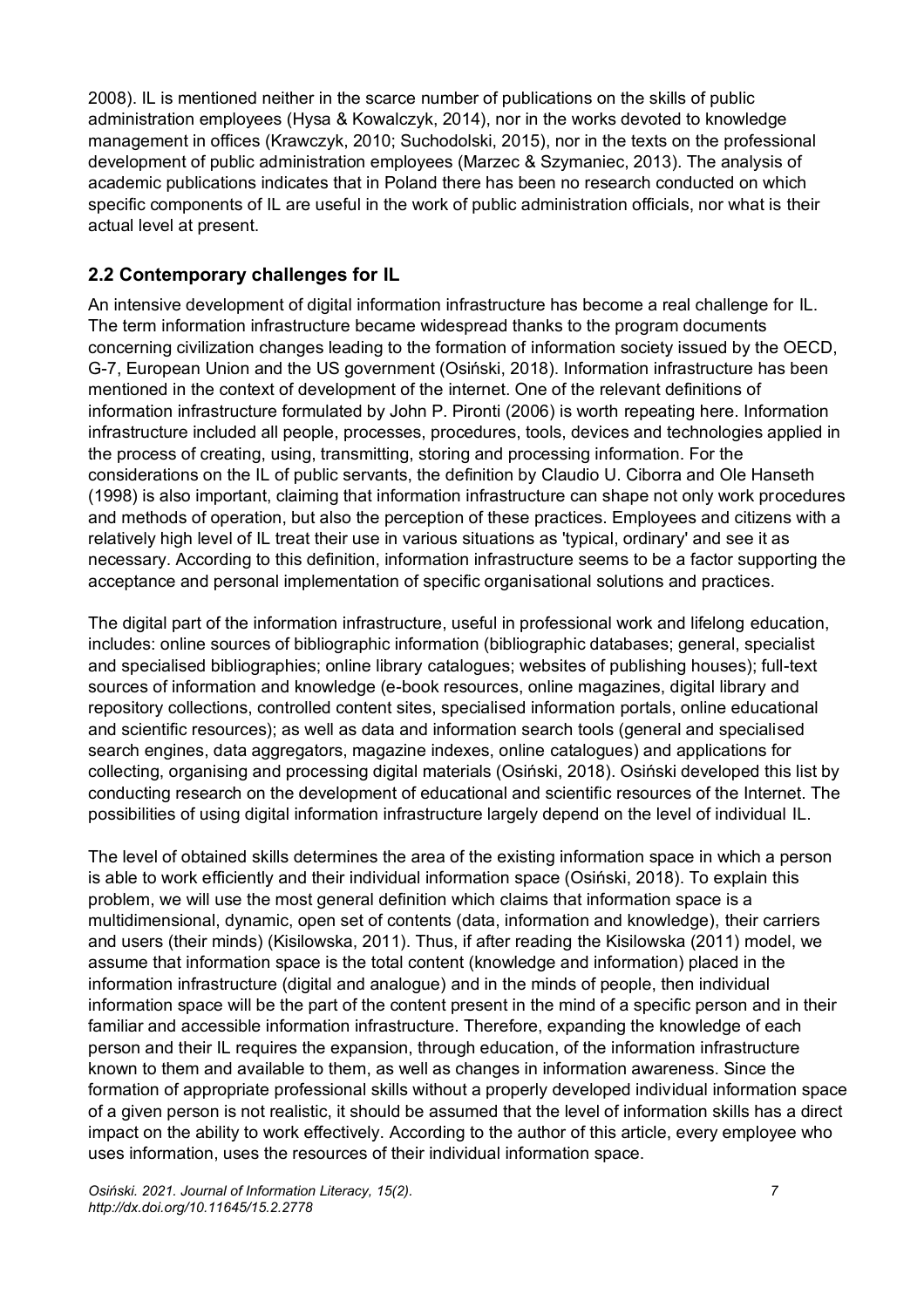In addition to this, one should be aware of the existence of a relatively new space in which communication between people and organisations occurs which is the internet and Intranet. Therefore, IL of employee should particularly include the efficiency of using computer hardware, software, as well as the internet.

### **2.3 Defining information culture**

For the reasons explained in section 3.5, the author used the concept of information culture and the tools used to study it. Therefore, it makes sense to briefly present this concept. The concept of information culture is cited by researchers representing various disciplines: information science, sociology, psychology, pedagogy, law, media and social communication, management sciences, economics and cultural studies, as it determines many aspects of functioning of the state, organisation, society, and also human life (Ubermanowicz & Paprzycki, 1996). From this work, it is inferred that the system of human attitudes towards information is always in the centre of this concept. It is closely related to both the information user and the environment in which she/he functions. Despite the differences in definitions, resulting from the specific nature of individual disciplines, information culture can be explained in an interdisciplinary or even universal way. Undoubtedly, it is a part of human culture influencing a person's functioning both in the natural environment and in the contemporary virtual world. It is a higher form of consciousness development than literacy, externalised in behaviour ethics, prudence and accuracy of choices, professional competence and life wisdom (Ubermanowicz & Paprzycki, 1996). The information culture of each information user is their unique, separate area of life and activity, covering the sphere of necessary resources, such as: technology, information technology, expertise and information skills, the sphere of collective information awareness, the sphere of selected behaviour resulting from participation in the information process and based on the ethics of the principles of social coexistence resulting from the use of information (Batorowska, 2009). In the opinion of Hanna Batorowska, the area of information culture is shaped by: information awareness (an individual's orientation in terms of functioning in the world of information combined with general knowledge on the subject, understanding the nature of the media, awareness of the threats arising from uncritical navigation in the sea of information) and the system of values (values, norms, ideas, beliefs justifying the need for informational education). The two factors induce positive attitudes towards information (in-depth knowledge and emotions), and accordingly the attitudes lead to informational behaviour which may assume different forms depending on the motives for reaching for information, education, and methods of obtaining information (Batorowska, 2009).

It is estimated that the current desired level of information culture is manifested by understanding the importance of information, a positive attitude to the world of information and to individual IL. Studies conducted in Poland have shown that people with a high sense of self-efficacy positively visualise the results of their actions, whereas those who are unsure of their abilities visualise failures and create negative scenarios (Kamińska-Czubała, 2013). A weak sense of IL and the effectiveness of one's information activities, that is low information culture, translates into a relatively easy resignation from pursuing goals, a low level of motivation and a choice of less ambitious tasks and methods. People with greater certainty of their skills obtain better results as they are not afraid of confronting challenges (Kamińska-Czubała, 2013). In the case of civil servants, the described principle determines their ability to undertake various information activities which acquire considerable significance in the realities of implementing the good governance principles.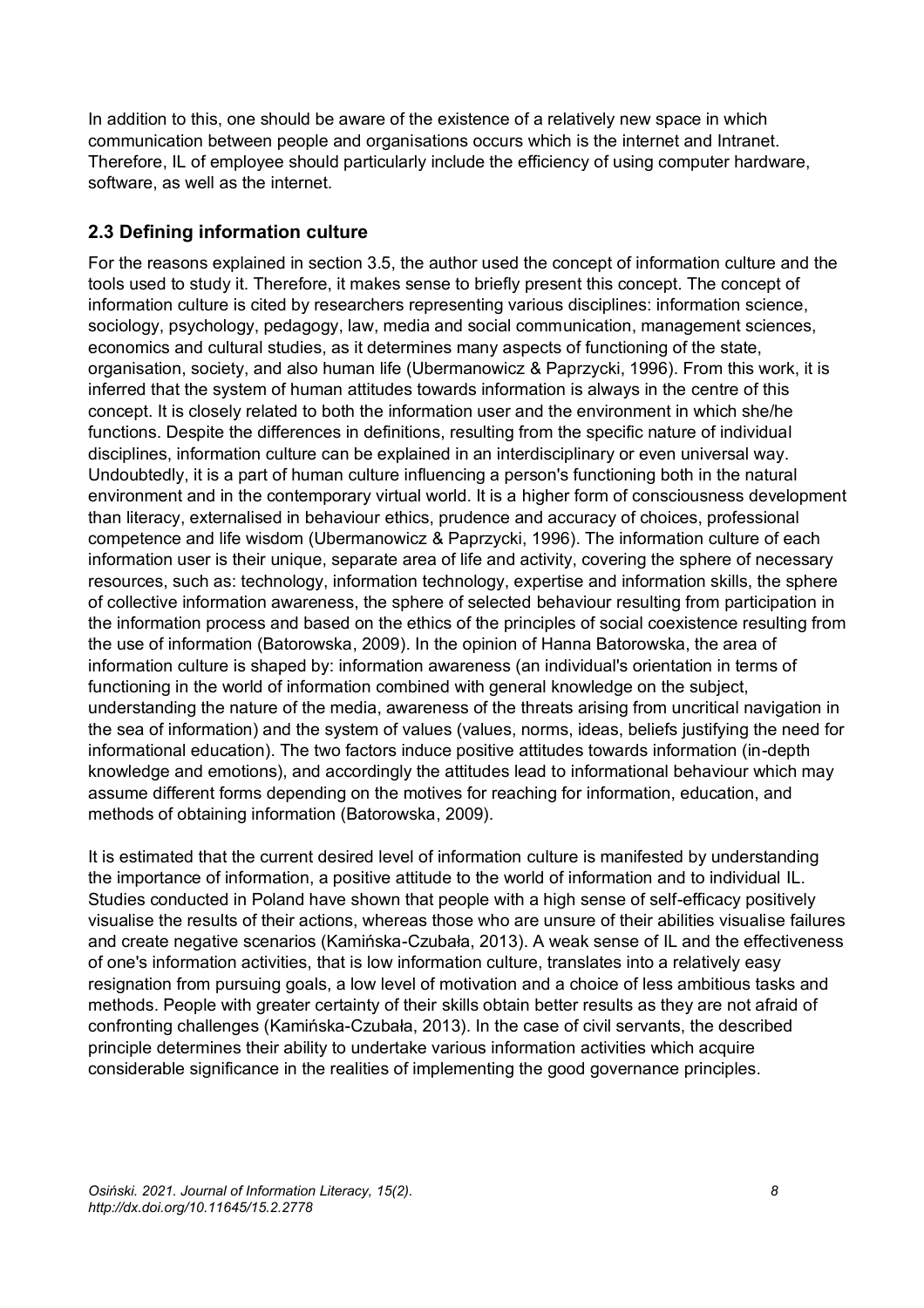# **3. Research aims and methods**

### **3.1 Research aims**

For the purposes of the research described in the paper, the concept of "good governance" implemented in Polish administration was assumed to require high qualifications of officials, and in the 21st century those are based, among others, on IL. Currently there is no knowledge available as far as the state of IL of public administration employees in Poland is concerned. Specific methods and techniques for testing IL in this professional group have not been developed. Therefore, the author conducted the present study in order to determine the specific components of the IL necessary for the officials and possible improvements to be made in this area. Another aim was to develop study methods and techniques useful to achieve the first aim and to identify drawbacks of such research. The obtained results should help the executives of the offices implementing the concept of "good governance" to understand how IL can contribute to good governance and also to plan and to monitor the development of IL of their employees. For researchers on the issue of IL in the realities of professional environment, the described results should indicate the problems which can occur in the process of conducting such studies in state administration offices.

### **3.2 Problems with the selection of methods for testing IL**

The basic methodological problems arising during the research on IL were well defined by Helena Hollis (2018). She stated that in the academic literature there are many tests and measures available to be used to evaluate IL in which participants are most often asked to self-assess their own knowledge and skills. They may be useful for researchers who want to learn how respondents perceive their skills, however, they are not suitable for actual measurement of IL. The study participants, when asked for self-assessment, are assumed to diagnose their skills well, and also correctly remember what they did well, or what kind of problems they experienced. However, the assumptions were not confirmed by the H. Hollis study. In addition, the Dunning-Kruger effect (Kruger & Dunning, 1999) proves that participants with very low skills often tend to show an overly positive self-perception and judgment of their skills. That is why it is important to treat selfassessment as a useful tool, but only in analysing the feelings and views of respondents. Van Deursen and van Dijk (2010) raised similar objections a few years ago. They emphasised that respondents with poor skills often overestimated their expected results, which was caused by a lack of ability for meta-cognitive judgment (based on higher order thought processes) and not realising their own incompetence. They also found that individuals with high skills often underestimated the expected results. Therefore, the only way to obtain an objective measurement of IL is to test relevant skills in a direct and practical way.

Another problem, noticed both by Hollis (2018) and van Deursen and van Dijk (2010), is that the vast majority of IL tests were developed with formal education in mind, and their structure was influenced by sets of specific skills contained in the curricula for individual studies and courses. The purpose of such tests is to internally assess specific student populations, not to generally measure IL in any group of people. The analysis of the tests, conducted by Hollis (2018), made her conclude that actually there are no universally applicable tests and measures of IL, regardless of the studied group of subjects. Only the tasks involving information search according to specific criteria, or search for the data helpful to solve a specific problem can be useful. However, this solution will not be beneficial in the situation where the test group can be studied only in a relatively limited time span and the researcher is unable to manage the significantly increased workload resulting from assessing the responses. According to Hollis, the type of study used by Catalano (Leichner et al., 2014) is easier to conduct as the respondents do not generate free statements but choose from several proposed answers.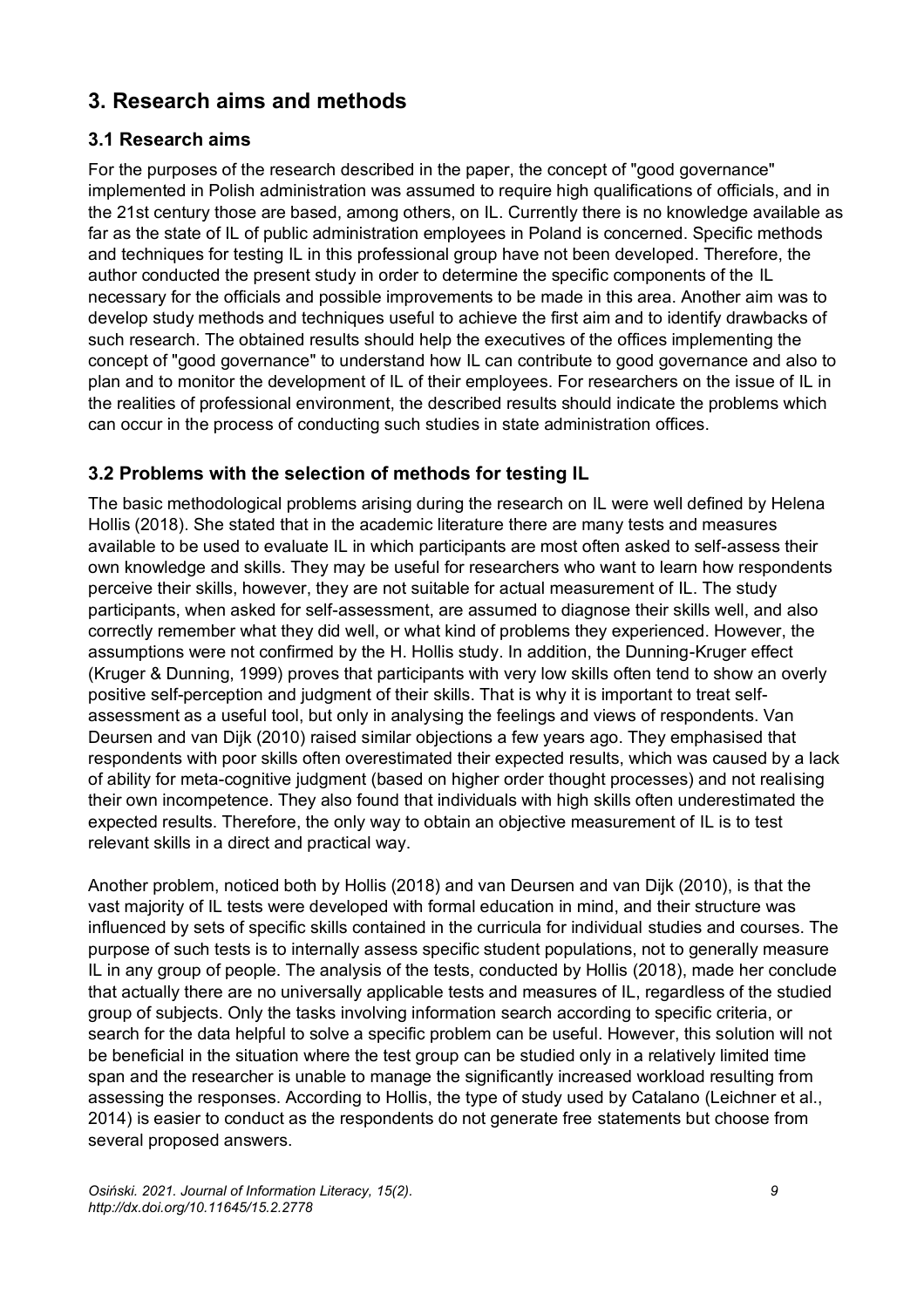Another article on the topic (Leichner et al., 2014) shows that in the opinion of many researchers, tasks based on information retrieval show a greater similarity to the tasks performed in the real world than those in a standardised test. It is therefore reasonable to assume that they measure the ability to solve information problems better than a standardised test. Therefore, it is presumed that the quality of task performance based on information retrieval (similar to actual search tasks) can be interpreted as an indicator of individual IL in real life.

### **3.3 Research questions**

Given the above views on the one hand and the reality of the functioning of a state administration office on the other, the author asked the following research questions:

- is it possible to precisely determine the set of IL necessary for officials?
- can a researcher not belonging to the management of the surveyed office diagnose the level of IL as he/she, due to the model of functioning of that office, is not able to monitor the quality of tasks performed by individual employees on an ongoing basis without disturbing the work routine of the office?
- what research methods and techniques can be effectively used in examining the IL of the aforementioned professional group?

### **3.4 The first stage of research**

#### **3.4.1 Obtaining preliminary information about job positions in the office**

The research was divided into stages, the first of which was to determine the information needs occurring at particular job positions and the related useful IL. At this stage, the employees from the Lublin Provincial Office (LPO, state administration office) were examined. It was decided to acquire knowledge about the skills necessary in an official's work (employed in substantive official positions at all levels of the official hierarchy) by analysing the information needs related to particular job positions. It was assumed that IL should be diagnosed and assessed in the context of actual information needs occurring in specific realities as it is information needs that condition the set of necessary IL and generate their development. Cards describing individual job positions (such cards, developed by the management of the office for all clerical positions, contain information about the scope of duties, official subordination as well as about the required education and skills) were the basic source of data on job positions at the office and related information needs. In LPO, almost 100 cards were obtained. They were analysed by the author to determine what information needs and skills are required for a particular job position. Job advertisements for the vacancies in the LPO published in the media (internet service - Public Information Bulletin) in 2018 were also reviewed. During this period, there were 25 job advertisements. The requirements for job candidates were analysed by the author. Both the job cards and job advertisements were looked at for details of the required information and IT skills.

#### **3.4.2 The knowledge mapping of job positions**

The knowledge mapping was used to obtain information about what information is used and produced at individual work positions in the office. Knowledge maps in an organisation are defined as mapping (often in a graphic form) the interrelationships between the intellectual assets existing in an organisation, sources of knowledge, its structures and application (Wachowiak, 2008). Knowledge mapping is also a process, methodology and tool for analysing the areas of expertise which help to determine the location, value and usefulness of knowledge possessed and / or used in the process of solving a particular problem (Saad et al., 2005). Knowledge mapping is based on the identification of the used information and knowledge resources and linking them to specific jobs. Knowledge mapping at a specific workplace allows the researcher to precisely determine what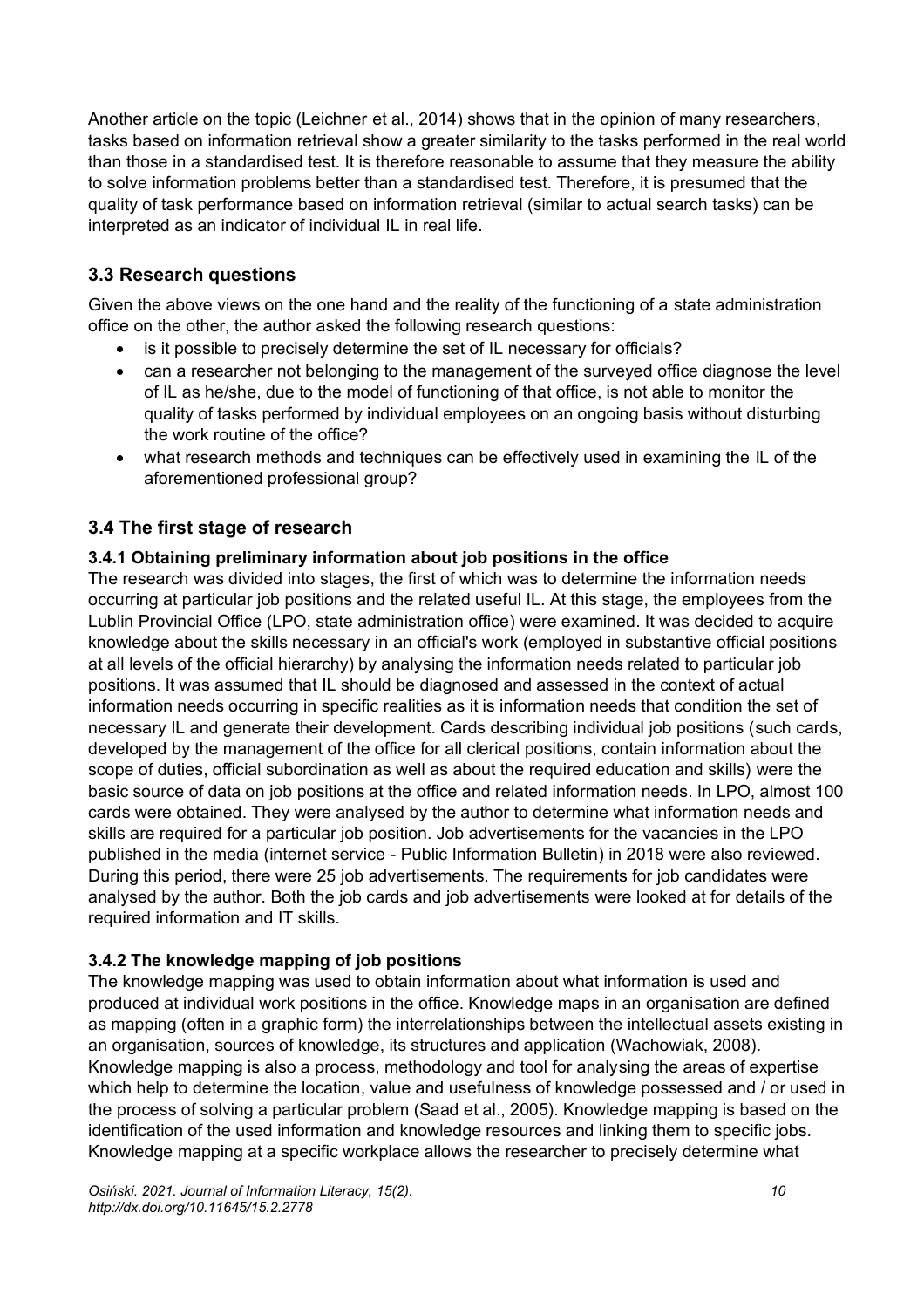information resources an employee uses, how he processes and uses this information, to whom and in what form he transfers it, what computer applications he uses for this purpose. In the study, the aforementioned method was used for the job positions, which, according to the management of the LPO, were associated with application of various information resources to perform daily tasks. So knowledge mapping was achieved through carrying out a survey which was completed anonymously by 50 employees indicated by the management. Officials who took part in the survey were indicated by the manager of the Organisation, Personnel and Budget Offices (OPBO) of the Lublin Provincial Office. The office manager was asked to apply the following selection criteria for officials – in his opinion, IL is particularly useful for the performance of duties by a given official. Open-ended survey questions elicited the following information: what resources of materials and data the employee used to perform their duties, divided into external and internal sources; what data and information resources were generated by employees in the course of performing their duties, divided into internal and external office transfers; what types of documents they produced and what computer programs and internet applications they used at work. The information obtained in this way was subjected to a qualitative analysis in order to identify the IL indispensable to effectively meet the information needs of office employees holding various positions.

#### **3.4.3 The focus group interview**

In the next stage of the research, the focus group interview method was applied to study the management and employees of the OPBO of the Lublin Provincial Office. This method was used to complete and verify the information obtained in the previous stages of the research. The interview focused on IL, and the questions pertained to the skills required in the recruitment process, the information needs of the office, the use of computer applications and Internet resources by the employees, the degree of independence in searching for information necessary at work and its impact on the shape of documents and forms created, as well as the assessment of the level of IL of the currently employed staff. This method consists in interviewing several people who are simultaneously asked questions by a moderator (interviewer). Due to the nature of the questions the participants focus their attention on particular problems. The specific form of the interview facilitates interaction not only between the moderator and participants, but also between the participants themselves. The moderator draws conclusions of a qualitative nature both from the answers to the questions and from the discussions of the participants. One group of five people employed at OPBO (all employees of this office) have been examined in the study. The moderator asked questions about the requirements for job applicants, the reasons for the lack of IL in these requirements, as well as information resources and IT equipment and applications used by the office employees.

### **3.5 The second stage of research**

The main reason for the implementation of this stage of research were the conclusions from the first stage. On their basis, the author concluded that examining the level of information skills of officials by performing information search tasks similar to actual search tasks can show an easily predictable result. Most likely, the level of information skills would turn out to be relatively high (sufficient to perform tasks typical for an office), as the management of the office takes care of it. On the other hand, the use of typical school tests to check IL is not an ideal solution due to the Dunning-Kruger effect. Therefore, the author has decided to verify what effects can be obtained by using questionnaires used to research information culture. In the second stage of the research, anonymous surveys have been conducted among 765 employees of five voivodeship offices (Lublin, Warsaw, Rzeszów, Białystok, Kielce). The selection of offices was subject to the consent of the management of those offices to conduct the research. Each of the respondents completed four questionnaires which were available on the internet, each of them had a different set of questions, deliberately selected by the author. Study participants were appointed by the management of each office. The management was asked to apply the following criteria for selecting respondents – in the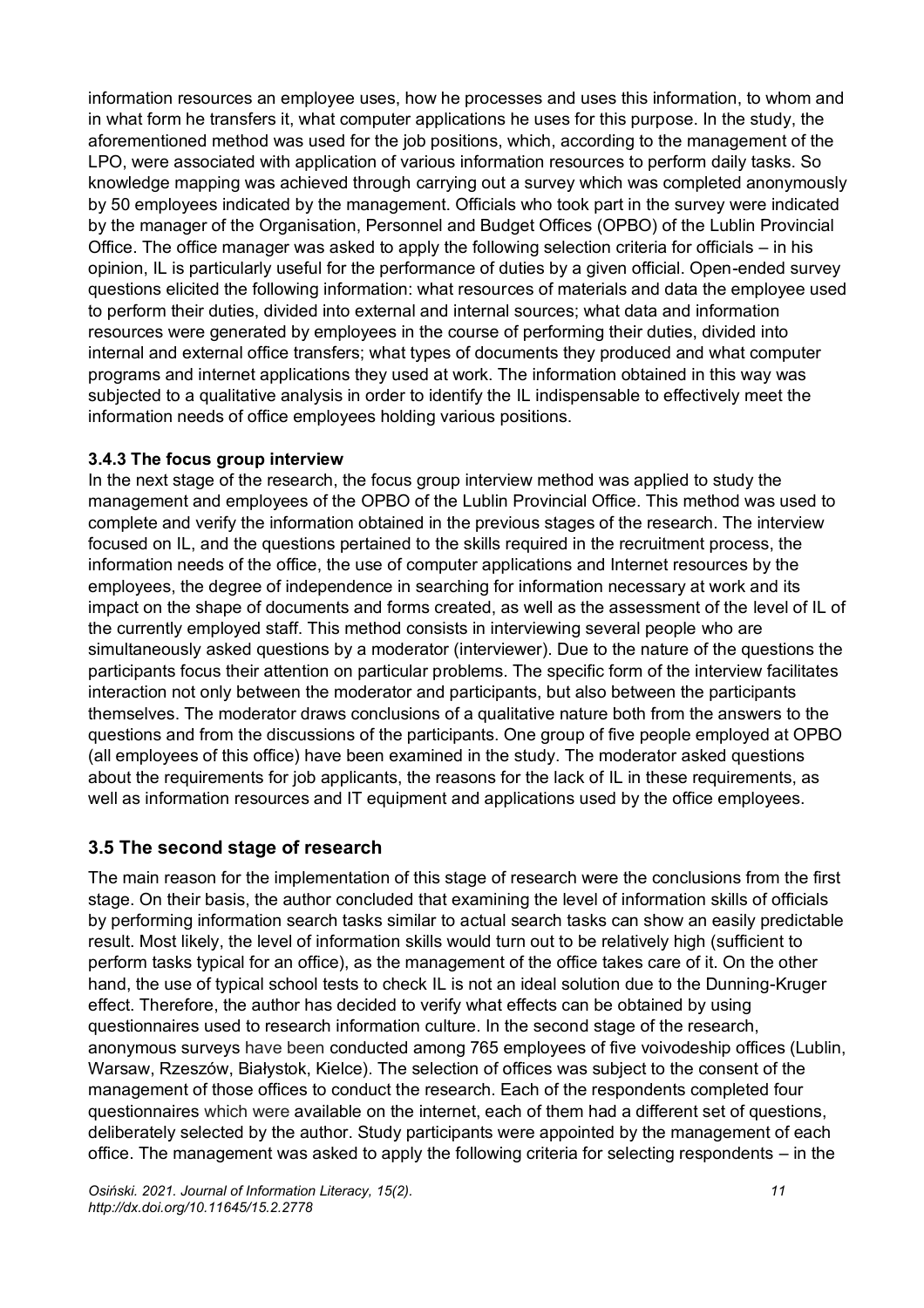work of a given official, information competences are particularly useful for the performance of professional duties (such factors as: education, gender and age were not taken into account). The second stage of research was carried out independently of the first stage. This method of selecting participants for the studies and research goals meant that demographic data of respondents were not collected. In this situation, demographic data would not add anything relevant to the interpretation of the survey results.

Therefore, survey forms were developed to study not so much specific skills constituting IL but to investigate information culture, that is a system of officials' attitudes towards information and IL. Such questionnaires could be completed without having to gather officials in a room equipped with computers and without supervision of the researcher. It was assumed that the information culture of officials determined their ability to take various actions in line with the concept of "good governance". As mentioned before, improving the quality of tasks performed by officials requires improving the level of their information culture. The justification for using a specific type of questionnaire for information culture research was demonstrated by studies conducted in Poland (however, these studies were conducted among students, not employees). It was considered that information culture level may be revealed in the course of respondents' self-assessment of their abilities, skills and experience, and the attitudes of the respondents towards information. This kind of survey should contain specially selected stimuli-statements used to study the affective and cognitive indicators accompanying information processes (Batorowska, 2015).

To examine the information culture of officials, the above-mentioned survey, was developed. The author modelled on surveys specially designed for the study of information culture, developed by Barbara Kamińska-Czubała (2016). In the set of survey questions, the respondents were to reveal their attitude to their own IL used in the realities of professional work and assess their suitability for the efficient performance of official duties.

One question was asked in each survey:

- 1. How often are you convinced that in professional environment you can effectively perform the following tasks: (the respondent should specify how often each of the fifteen activities requiring the use of information is performed in the professional work);
- 2. How often are you convinced that in professional environment you can effectively perform the following tasks: (the respondent should specify how often each of the fourteen activities requiring the use of various sources of information and information management applications is performed at work);
- 3. Assess, using a five-level school rating scale [from 1 (unsatisfactory) to 5 (very good)], the level of your own information competence in professional work (the respondent should specify how he assesses the level of thirteen skills that create IL);
- 4. Assess, using a five-level school rating scale [from 1 (unsatisfactory) to 5 (very good)], the usefulness of specific information competences in professional work (the respondent should specify how he assesses the professional suitability of the same as in survey 3, thirteen skills that create IL).

Bearing in mind the Dunning-Kruger effect, the answers were not intended to provide knowledge about the level of IL of respondents, but about their relationship to their own level and to the professional suitability of specific skills.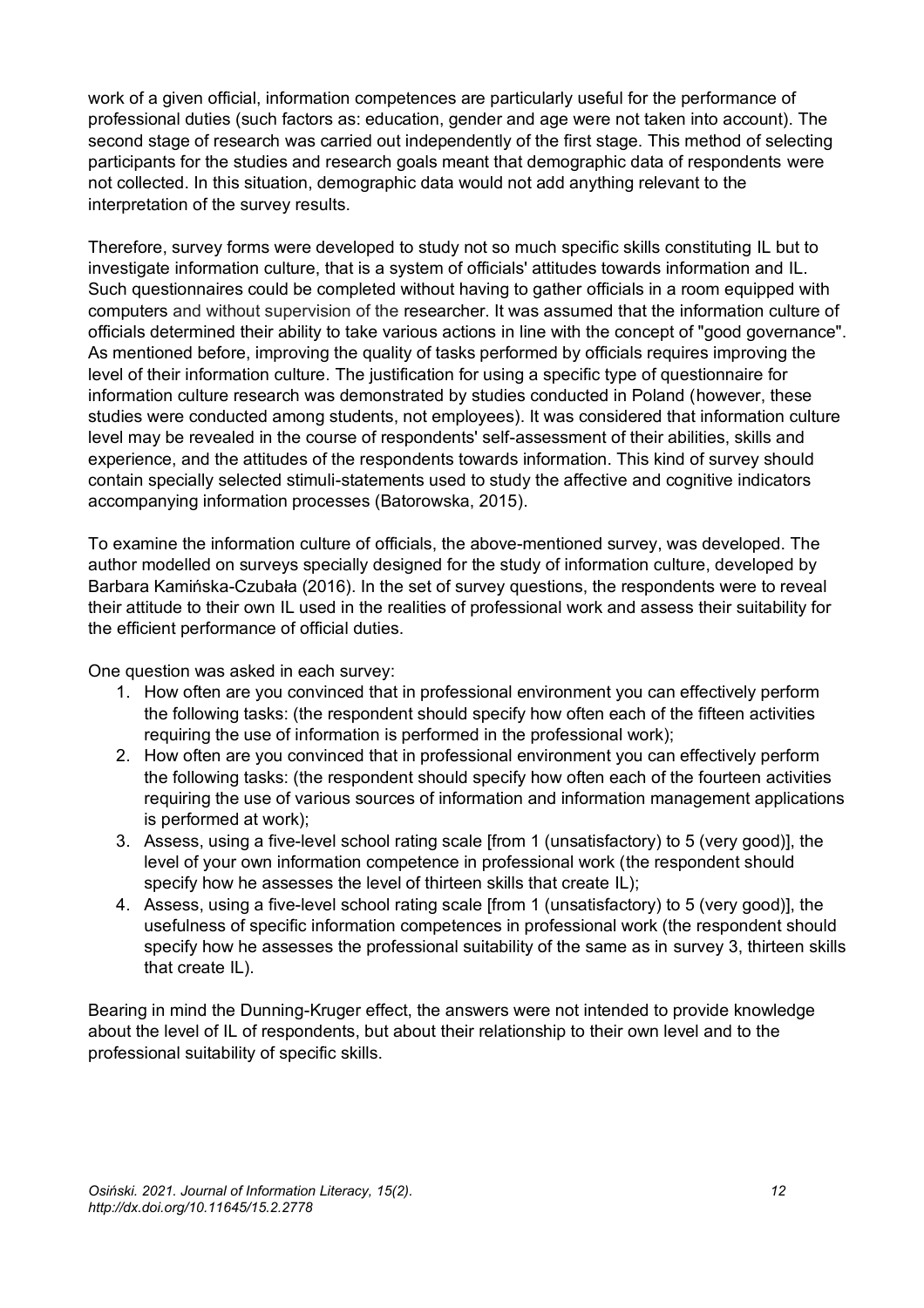# **4. Results**

### **4.1 The first stage of research**

In the case of examining the needs and IL of officials, the basic problem was the fact that the requirements for individual positions specified by expectations of heads of organisational units (shown during recruitment interviews and in job advertisements - method of obtaining information described in section 3.4.1 and 3.4.3) and cards describing individual positions (described in section 3.4.1) basically ignored those needs and skills, they were also not listed separately. The ability to use particular hardware and software as well as the application of legal and statistical knowledge was mentioned only sporadically in the above-noted sources of information. During the conversations with the LPO employees and management (described in section 3.4.3), one could get an impression that an informal rule was applied – everyone would learn in practice what (computer and internet skills) they need. The information was obtained that the job candidates were mainly required to have legal knowledge, and information skills were completely ignored. However, the human resources office was often receiving information that it was precisely the shortcomings in IL that turned out to be the cause of shortcomings in the work of officials. The management of this office admitted that they were helpless in examining the IL of officials and in determining what training could help in this matter. Managers of individual offices indicate to each official precisely which applications and information sources he can use. Skills in this area are acquired quickly. However, any confusion in the applications and sources used, and any situation that requires nonstandard actions, causes major problems due to insufficient IL.

Knowledge maps of individual workplaces showed that all of the surveyed LPO employees used the data and information sources which were strictly defined by their superiors (conclusion from the surveys described in section 3.4.2), appropriate for particular positions (mainly: Lex - online legal system, Legalis - legal information system, ISAP - parliamentary system of legal acts, Central Database of Supreme Administrative Court rulings, Central Statistical Office website, Eurostat website, Geoportal) and they did not look for alternative sources. However, according to the employees of the Office of Organisation, Personnel and Budget (OOPB) Lublin Provincial Office (LPO), in the case of tasks and problems that occur rarely, it would be desirable for the staff to be independent in their search for reliable and complete information useful in solving problems of that kind. No difficulties with using formal, official data and information resources were reported in the OOPB LPO.

Everyone used only the computer programs installed on their workstations. First of all, it was the Microsoft Office suite, a web browser, a calendar, a calculator, and EZD (Electronic Document Management) system. The programs did not pose any competence problems. According to the OOPB, the only problem was the insufficient skills of new employees in the use of spreadsheets, however, those issues disappeared with seniority.

Typical tasks of public employees included formulating letters of response to correspondence received from other offices, compiling reports, applications, accounts, lists, summaries, and completing forms. The typical and definitely the most frequent partners in information activities of officials from the provincial office were the co-workers from that office, employees in public administration offices, as well as local government administration. A citizen is the least often served customer type there. According to the OOPB, the application of statistical and legal data to formulate generalisations and logical conclusions posed great difficulties for new employees. The officials were criticised for writing incomprehensible and lengthy texts, therefore the OOPB organised appropriate training for them.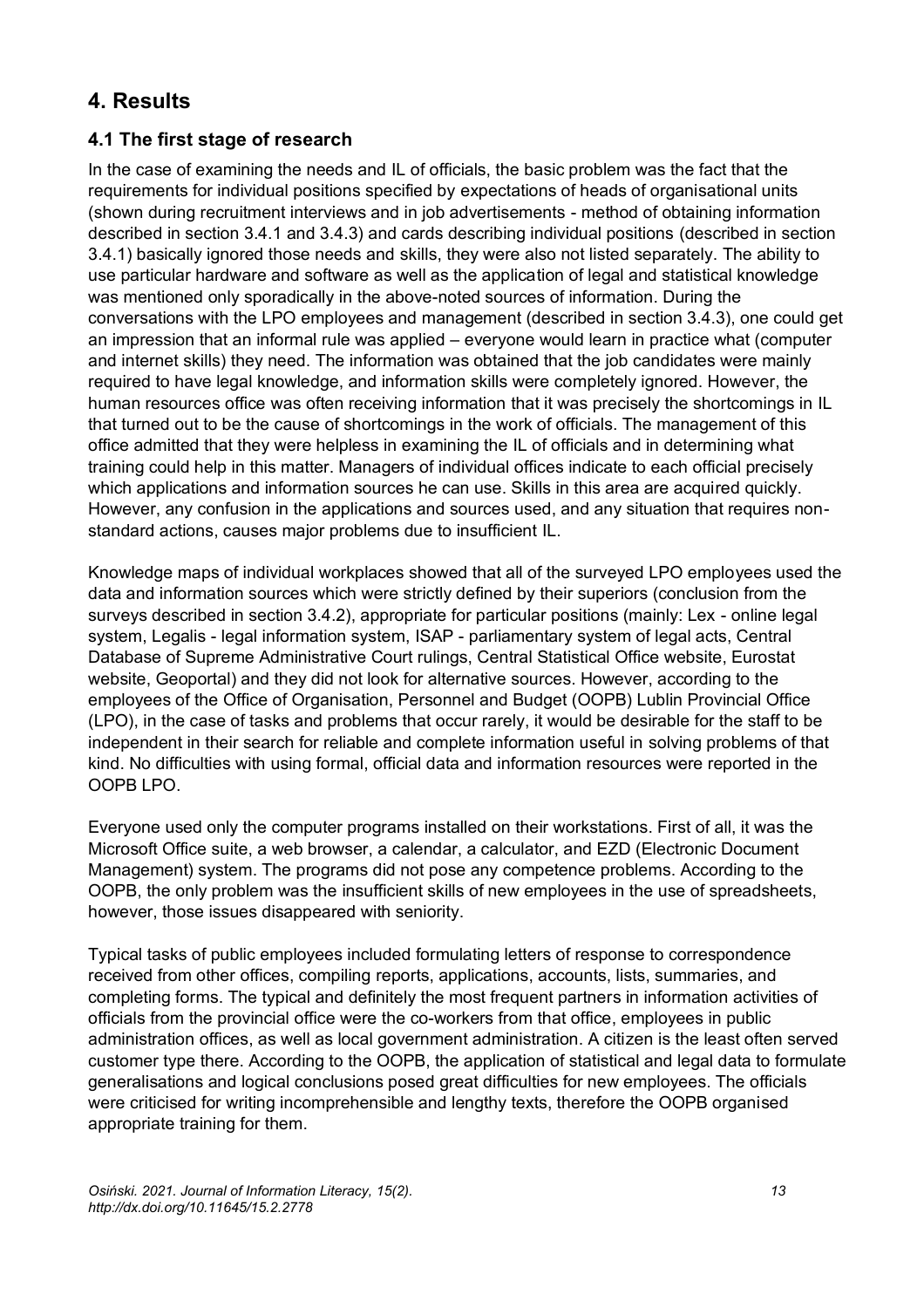That stage of the research demonstrated that all surveyed employees permanently needed information related to their positions. They used specific sources of information, programs for obtaining, processing and sharing data, and applied them in a strictly defined manner to specific tasks. The set of useful IL was relatively small, and the knowledge achieved in a short period of time was satisfactory to the superiors. For the vast majority of employees, the set consists of:

- 1. maintaining security while using online resources and tools;
- 2. locating and searching for information in the resources indicated by the team leader and in selecting them;
- 3. assessing the up-to-date quality and reliability of collected information;
- 4. using information from websites with controlled content (recommended by team leader) to perform specific tasks;
- 5. creating statements, reports, accounts, messages, applications and lists based on the information collected with the office program package;
- 6. sharing information with co-workers and team leader as well as other recipients;
- 7. obtaining information from co-workers and team leader as well as from various individuals, companies and institutions, and using it to perform tasks;
- 8. proper management of information sets on the computer (list based on knowledge mapping in LPO).

However, the implemented concept of "good governance" required a much larger set of IL of the office staff. This results from the fact that the way in which customers are served, the rules of communication with the external environment and the approach to the concept of "professionalism" have been undergoing changes. This conclusion can be drawn from the analysis of the document "Good governance concept - reflections for discussion" (Ministerstwo Rozwoju Regionalnego, Departament Koordynacji Polityki Strukturalnej, 2008) already mentioned in the Introduction.

#### **4.2 The second stage of research**

The purpose of the surveys conducted at the next stage of the research was to find the answer to the questions – what was the current level of information culture of administration officials? and – would analysing the level of information culture make it possible to discover deficits in IL? Detailed survey results are included in the appendix.

The author interpreted the data from four surveys, taking into account the research aims and questions (all surveys described in section 3.5).

Survey 1 contained questions about relatively broad skills which actually constitute an important element of information culture – a sense of self-efficacy in information activities. It indicated that the vast majority of respondents, from 90.72% to 98.17% depending on the specific item of the survey, positively perceived their ability to take particular information actions. The most positive indications (I always can, most often I can, usually I can) were revealed by the activities which were noticeably related to the information needs in the studied offices (items 4, 5, 7, 8, 10, 11). Relatively frequent performance of a given action can strengthen self-confidence in this respect. However, of particular interest would be the fact that the activities which were rarely performed or even unsuitable to meet the information needs identified in the surveyed group of employees gained over 90% of positive indications. It is likely that respondents made an assumption that since there are specific informational activities mentioned in the survey, this can suggest that the staff should be able to perform them. Perhaps the respondents decided that even in anonymous surveys it would be safer to present a positive image of their own skills. The conclusion was prompted by unofficial statements of the staff obtained in the course of research, suggesting their fears about stability of employment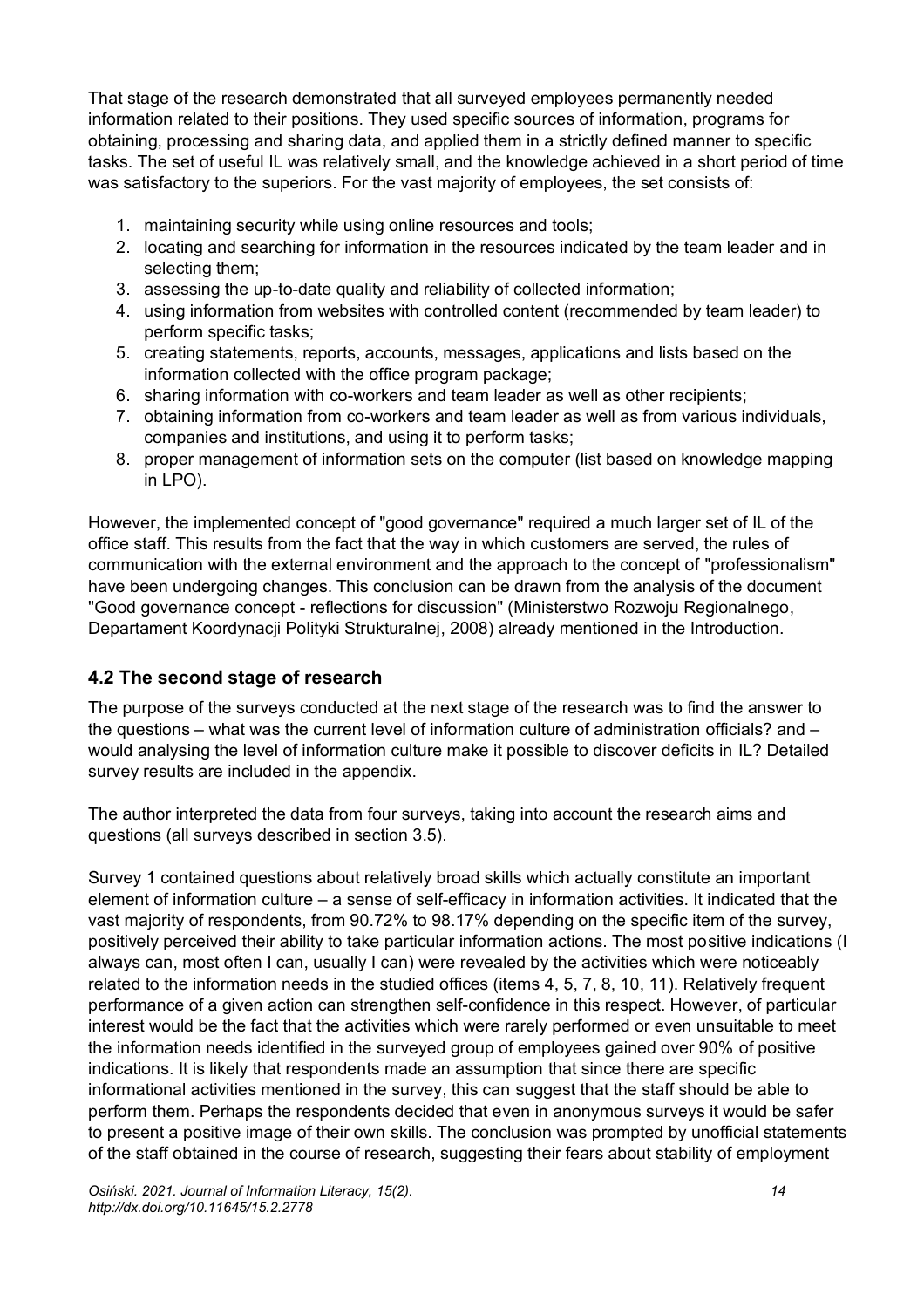in the context of reforms and disapproval of the increased number of training sessions. Another reason for a very positive assessment of the ability to take effective information actions can be systematic and frequent use of computer hardware and software as well as internet resources in the context of private life.

Survey 2 contained questions about specific skills and revealed the next element of information culture – the perception of one's own information skills. The study demonstrated that the vast majority of respondents, from 87.31% to 99.08% depending on the specific item in the survey, positively perceived their information skills (I always can, usually I can, usually I can). This also applies to the skills which, as indicated by the results of knowledge mapping, were not used in professional activities of the employees (items 3, 4, 5, 6, 14). The explanation of the results of Survey 2 can be the same as those of Survey 1.

In Surveys 3 and 4, the respondents rated, using a scale of 1 (insufficient) to 5 (very good), their level of specific IL components and the suitability of those components for their job. The results of both surveys confirm the correlation indicated by surveys 1 and 2 – an opinion on one's own IL depends on the perception of the professional usefulness of these skills. The level of individual skills, considered as very useful, is assessed very positively. The level of those considered not useful is more often assessed less positively and negatively. In the case of surveys 3 and 4, the existence of the said dependence is evidenced by the fact that the respondents comparatively often rated negatively (as 1 or 2) and comparatively rarely very positively (as 5) the components of IL whose professional usefulness was relatively often evaluated negatively and relatively rarely assessed very positively. This applies to items 3, 4, 6 and 13. On the other hand, very good opinions about the level of skills (relatively frequent marks 5 and relatively rare 1 and 2) correlated with the opinions of significant relevance of those skills to work (relatively frequent marks 5 and relatively rare 1 and 2). This applies to items 1, 2, 8, 11, and 12.

The analysis of the responses in the surveys does not allow, however, the drawing of direct conclusions about the level of IL of the respondents. On the other hand, it authorises the thesis that knowledge of information resources and the ability to use them professionally is something important and useful in the opinion of public officials.

# **5. Discussion**

Due to the likely occurrence of the Dunning-Kruger effect, an objective assessment of the staff readiness for the new challenges is not possible with surveys examining the attitude of officials to the level of their own skills. This suspicion results from the findings of the surveys – a very positive attitude of the respondents to all the listed components of IL, even those currently unused in offices. Another barrier was demonstrated to be the aforementioned organisational conditions of research at the offices which ruled out the application of tasks based on a search for information similar to actual search tasks.

Despite these limitations, the surveys requiring opinions on individual IL have been demonstrated to be useful for assessing the level of some elements of the officials' information culture. The appropriate formulation of some questions has shown that the studied group is characterised by perceiving the importance of the world of information for professional life, a great sense of efficiency in their information activities, positive perception of their skills and, most importantly, a sense of the usefulness of these skills for professional activities. According to the findings of Kamińska-Czubała (2013), this state of staff information culture should offer high hopes that they will not be afraid of new challenges. This will allow them to master new, necessary skills efficiently, because they will not approach them with fear or reluctance. However, one should keep in mind the conclusions from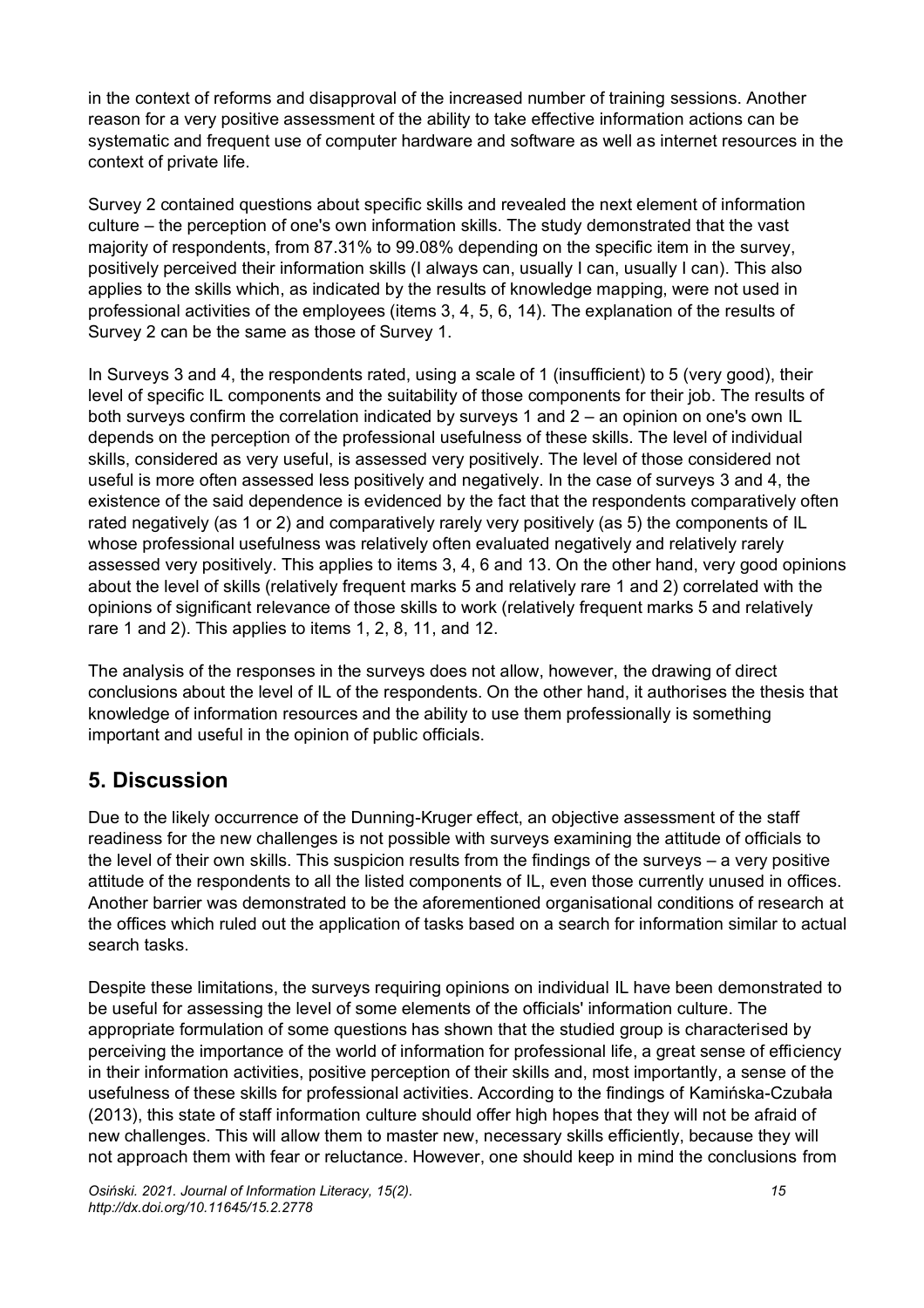the first stage of the research, which apply to only one office, but there is no reason to believe that the other results would be different. During the analysis of recruitment advertisements, job description cards and conversations within a focus group with the civil servants' teams leaders, one could presume that the issue of IL in the professional activity of staff is not relevant as such skills are not required in the recruitment process. In addition, the team's leaders recommend strictly defined resources and tools for performing daily tasks, which affects the formation of a conviction that only these particular resources and tools have to be learnt and mastered. This discourages monitoring the development of the digital information infrastructure, and especially acquiring knowledge about the elements which would be useful for performing professional tasks and for self-education. This state of affairs hinders the development of individual information space, and consequently the development of the awareness and information culture necessary to meet the challenges of the contemporary world. It does not offer an opportunity to independently seek most useful solutions to perform a specific task and efficiently verify the quality of obtained data, information, materials and applications. It would seem that this state of affairs is in line with the basic principles of office work and can be assumed to be correct. However, the challenges posed by the concept of "good governance" (described in the Introduction) and the occurrence of untypical situations (new, rare, untypical for the daily performance of duties) which employees do not handle well undermine this belief.

Studying IL of persons working in offices is more difficult than examination of pupils and students. It must be conducted in different organisational contexts, often imposed by the organisation's model of functioning. Obtaining unambiguous results indicating the level of specific skills is often impossible for reasons beyond the control of the researcher. As civil servants have permanent information needs arising from the nature of their workplaces and use strictly defined sources of information, the research on the level of their IL based on performing tasks involving search for information close to real search tasks will most likely produce a predictable result. They will demonstrate a high level of these skills, because their team leaders place a great deal of value on them and react to any problems with quality of work using personnel policy tools. An important argument in favour of resigning from tasks based on a search for information similar to real search tasks can be the fact that offices may not have large rooms equipped with an adequate number of computers connected to the internet. Therefore, the performance of these tasks would have to take place during the work of individual respondents, in their offices, beyond the control of the investigator. Then, the independence of performing tasks would not be reliable, in addition the disturbances of the work routine caused by conducting the research would undoubtedly be objected to by office management.

In order to authorise the researchers not belonging to the office management to study IL of the staff, it is necessary to develop a tool which will not only examine the opinions of public officials about their own skills and will not be focused only on the components of IL currently used on a daily basis. The tool should allow the assessment of the level of IL useful both at a given moment and in the near future. The author approached the team leaders with questions useful for assessing information culture, from which, however, only limited conclusions can be drawn regarding the level of IL. It seems that achieving more precise results requires establishing close cooperation with the team leader of the examined group, because it is only they who have the opportunity to systematically observe the quality of tasks performed by the employees making use of IL. They can also test the performance of tasks which they plan to assign to their subordinates in the future. The role of researchers would be to develop a form which would guarantee that observations are targeted and systematised and their results recorded. Only the analysis of the forms completed by team leaders trained for this purpose would make it possible to accurately characterise the level of IL of individual respondents.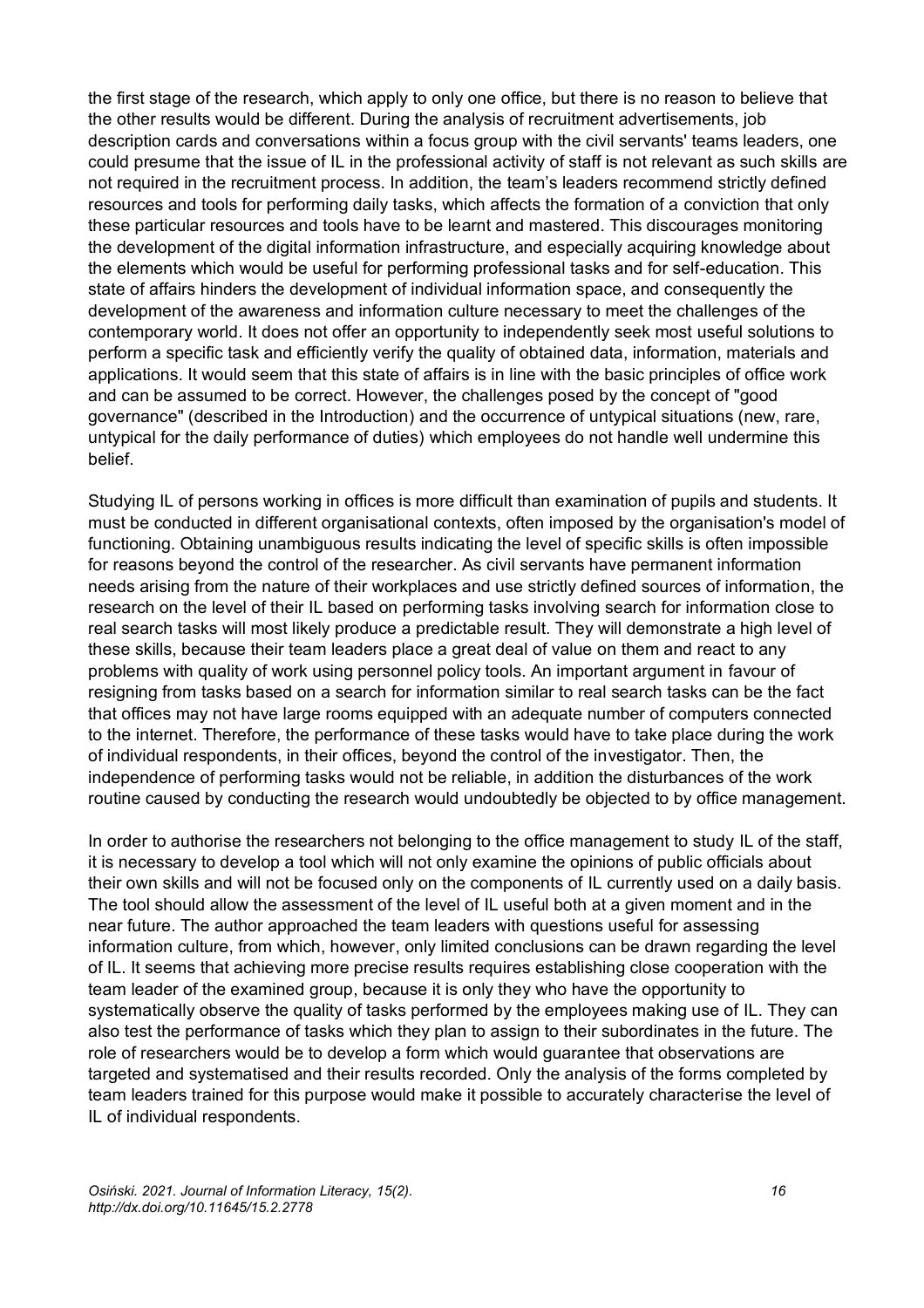One of the promising ideas for the shape of such research tools is the form used in the critical incident technique. It allows you to collect empirical data from the occurrence of the events covered by the study. It is used for identification and behavioural description of people's attitudes and behaviour in various circumstances, for example good and bad practices in the implementation of certain tasks or skills necessary for effective performance of a task. According to Cisek (2017), using information for professional purposes provides an example of such events. However, Cisek proposed a research technique in which empirical material is usually collected through individual interviews, surveys, essays written by respondents, observations (direct, participative), and group interviews. The author's experience, gained during the studies described in the article, leads to the acceptance of the thesis that in the reality of Polish offices such procedures can prove difficult to implement. First of all, it may be due to overly optimistic self-assessment of IL by the employees. An important barrier may also be a failure to notice the occurrence of critical events of negative nature. Therefore, the author is inclined to use all forms of the surveys examining IL in offices as a tool, actually created and eventually analysed by researchers, but on the other hand completed by team leaders of public officials.

## **6. Conclusions**

The conducted research enabled us to determine that the problem of IL is treated marginally in Polish public administration offices. In principle, this type of information skills is not required in the recruitment process or in employee assessments. Employees need a relatively limited set of IT skills constituting IL.

Based on the opinions of the team leaders , the principles of work pragmatics (supervision over the quality of performed tasks, training in the case of problems) and the fact that the surveys have shown that a positive opinion on the level of individual elements of one's own IL positively correlates with the perception of the degree of professional usefulness of these elements of skills; it can also be assumed that the quality of the eight components of IL mentioned above most likely presents a good, satisfactory level in the studied offices. However, the methods and techniques available to the author prevented him from more precise determination of the level of these skills and the deficits occurring in this respect.

The abovementioned set of elements is not sufficient for implementation of the "good governance" principles described in the document "Good governance concept - reflections for discussion*"* (dealing with tasks through web applications, communication with the environment via the Internet, making visualised data and information available to the public, focus on effective tackling with untypical problems) (Ministerstwo Rozwoju Regionalnego, Departament Koordynacji Polityki Strukturalnej, 2008).

The concern that the members of staff employed in provincial offices are not ready to react efficiently in the situations requiring the use of untypical resources and tools or performing untypical operations on this information seems to be justified. They would not be able to deal with the need to apply alternative resources and tools if those used on a daily basis became unavailable or a breakdown occurred. Initial analysis of the websites of the offices in which the author conducted this research, looking at material created by office employees, leads to the conclusion that public administration officials are not prepared to formulate external messages which would take into consideration the principles of effective information flow in the times when the internet is becoming a dominant medium. They are also not ready to independently develop IL as new challenges arise. It is reasonable to put forward a thesis that the employees of the examined offices do not treat practices based on independent search and verification of necessary materials as "natural", necessary, or indispensable. Their professional activity does not appear as a factor supporting the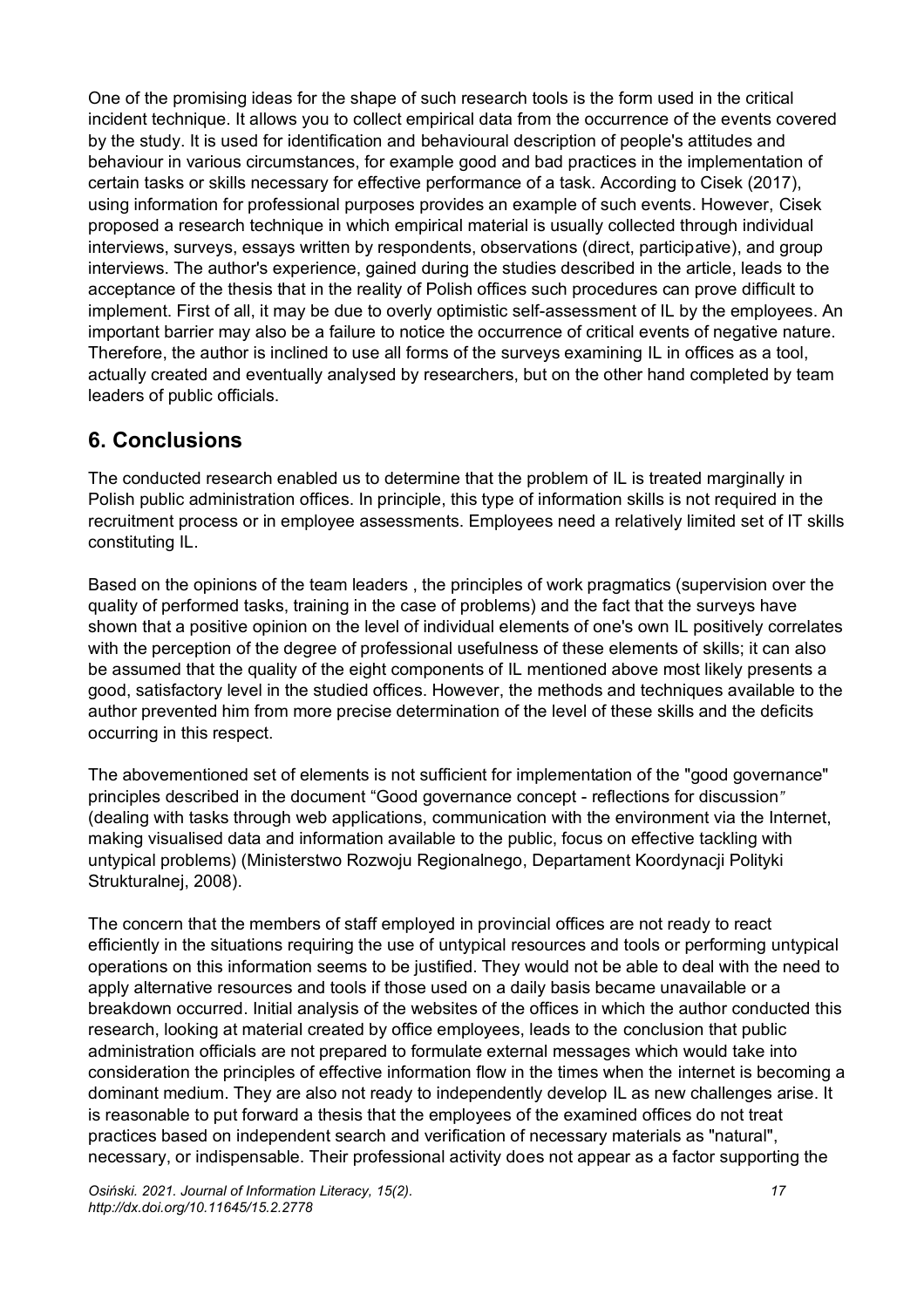acceptance of modern, digital solutions and organisational practices. The information culture of the studied group is characterised by an optimistic perception of their skills and their professional usefulness, however, it remains at the stage of possessing only basic IT skills and using only familiar resources.

# **References**

Batorowska, H. (2009). *Kultura informacyjna w perspektywie zmian w edukacji*. [Information culture from the perspective of changes in education.] Wydawnictwo SBP.

Batorowska, H. (2015). Wybrane narzędzia badawcze do ewaluacji poziomu kultury informacyjnej jednostki. [Selected research tools for evaluating the level of information culture of an individual.] *Praktyka i Teoria Informacji Naukowej i Technicznej* [Practice and Theory of Scientific and Technical Information], *XXIII(2–3),* 3–12, [http://www.ptin.us.edu.pl/pelne\\_teksty/2015\\_23.pdf.](file:///C:/Users/zbign/Downloads/%22)

Blanchard, K., (2018). *Przywództwo wyższego stopnia. Blanchard o przywództwie i tworzeniu efektywnych organizacji* [Leading at a Higher Level: Blanchard on Leadership and Creating High Performing Organizations]. Wydawnictwo Naukowe PWN.

Ciborra, C.U. and Hanseth, O. (1998). From Tools to Gestell. Agendas for Managing Information Infrastructures. *Information Technology & People*, *11(4),* 305–327. <https://doi.org/10.1108/09593849810246129>

Cisek, S. (2017). Diagnostyka kompetencji informacyjnych w miejscu pracy : technika incydentów krytycznych [Diagnosis of information competences in the workplace: critical incident technique] in R. Sapa (ed.) *Diagnostyka w zarządzaniu informacją: perspektywa informatologiczna* [Diagnostics in information management: informatology perspective], (129– 141). Biblioteka Jagiellońska, [https://ruj.uj.edu.pl/xmlui/handle/item/48814.](https://ruj.uj.edu.pl/xmlui/handle/item/48814)

Collard, A. S., De Smedt, T., Fastrez, P., Ligurgo, V. and Philippette, T. (2016). How is information literacy related to social competences in the workplace? in S. Kurbanoglu, J. Boustany, S. Špiranec, E. Grassian, D. Mizrachi, L. Roy and T. Çakmak (eds.) *Information literacy: key to an inclusive society. 4th European Conference, ECIL 2016, Prague, Czech Republic, October 10*–*13, 2016. Revised selected papers*. (79–88). Springer. [https://doi.org/10.1007/978-3-319-52162-6\\_8](https://doi.org/10.1007/978-3-319-52162-6_8)

van Deursen, A.J.A.M.,and van Dijk, J.A.G.M. (2010). Measuring Internet Skills. *International Journal of Human–Computer Interaction*, *26(10),* 891– 916. <https://doi.org/10.1080/10447318.2010.496338>

Forster, M. (2017). *Information literacy in the workplace*. Facet Publishing. <https://doi.org/10.29085/9781783301348>

Goldstein, S. (2016). Information literacy and graduate employability in S. Kurbanoglu, J. Boustany, S. Špiranec, E. Grassian, D. Mizrachi, L. Roy and T. Çakmak (eds.). *Information literacy: key to an inclusive society. 4th European Conference, ECIL 2016, Prague, Czech Republic, October 10*–*13, 2016. Revised selected papers*., (89–98). Springer.

Head, A.J. (2017). Posing the million-dollar question: What happens after graduation? *Journal of Information Literacy*, *11(1),* 80–90.<https://doi.org/10.11645/11.1.2186>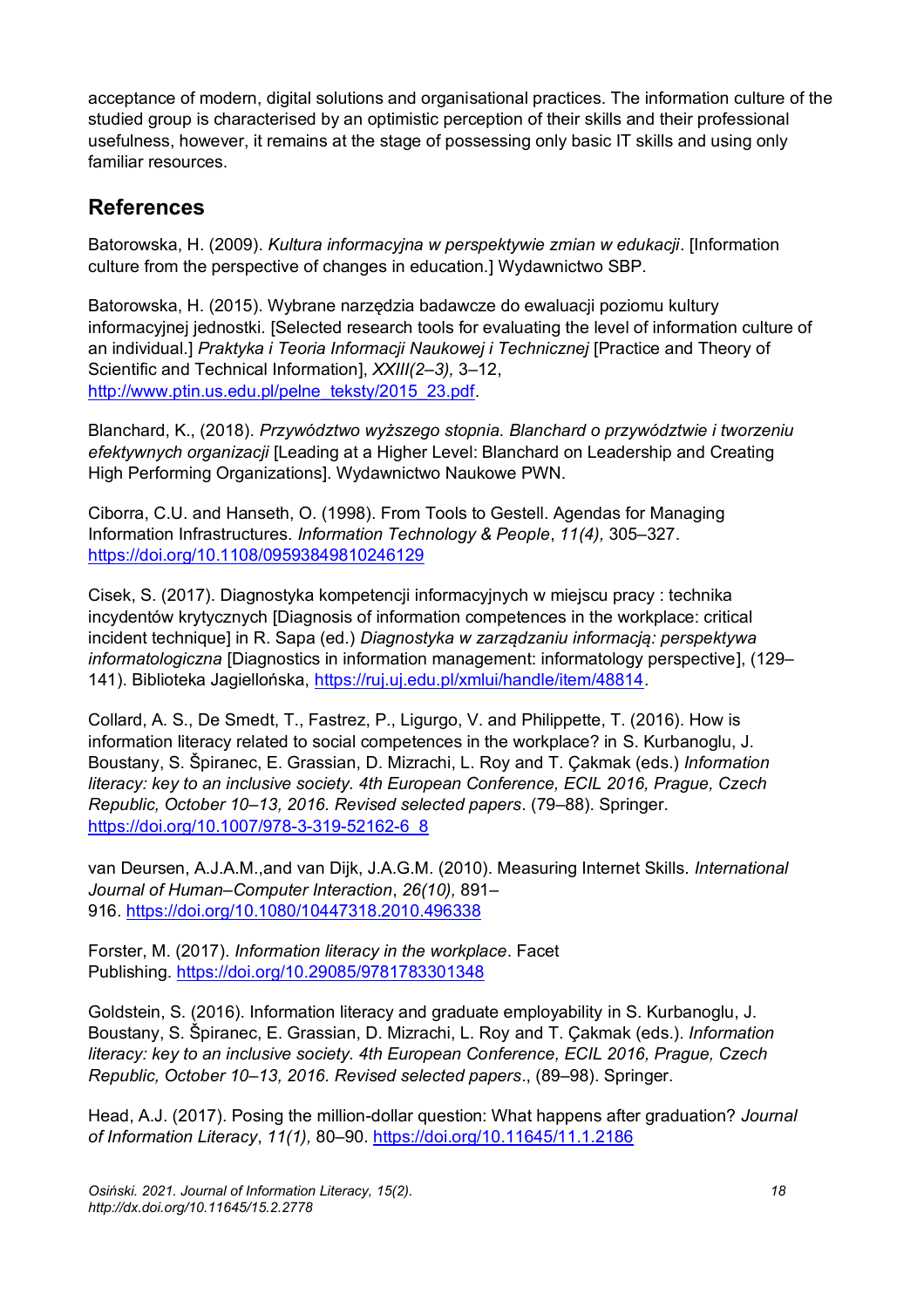Hollis, H. (2018). Information literacy as a measurable construct. A need for more freely available, validated and wide ranging instruments. *Journal of Information Literacy*, *12(2),* 76–88. <https://doi.org/10.11645/12.2.2409>

Hysa, B. and Kowalczyk, P. (2014). Kluczowe kompetencje kierowników średniego szczebla administracji samorządowej [Key competences of middle-level managers of local government administration], *Zeszyty Naukowe Politechniki Śląskiej Seria: Organizacja i Zarządzanie,*  [Scientific Journals of the Silesian University of Technology Series: Organisation and Management], 69, 73–85,

[http://www.woiz.polsl.pl/znwoiz/z69/07%20Hysa,%20P.%20Kowalczyk.pdf.](http://www.woiz.polsl.pl/znwoiz/z69/07%20Hysa,%20P.%20Kowalczyk.pdf)

Jasiewicz, J. (2012). *Przygotowanie do pracy w środowisku informacyjnym* [Preparation for work in an information environment]. Wydawnictwo MGG Conferences.

Kamińska-Czubała, B., (2013). *Zachowania informacyjne w życiu codziennym. (Information behaviors in everyday life)*. Wydawnictwo SBP.

Kamińska-Czubała, B. (2016). *Kultura informacyjna użytkownika informacji – problemy i metody badań* [Information culture of information users - problems and research methods] in H. Batorowska, Z. Kwiasowski (eds.), Kultura informacyjna w ujęciu interdyscyplinarnym – teoria i praktyka, t. 2, (55–74), Wyd. Uniwersytetu Pedagogicznego.

Kancelaria Prezesa rady Ministrow [The Chancellery of the Prime Minister] (2013) *Strategia zarządzania zasobami ludzkimi w służbie cywilnej do 2020 roku*, *Profesjonaliści w służbie obywatelom* [Strategy for human resources management in the civil service until 2020, Professionals serving citizens]. Warszawa: Kancelaria Prezesa Rady Ministrów. [https://dsc.kprm.gov.pl/sites/default/files/szzl\\_2013.09.20.pdf](https://dsc.kprm.gov.pl/sites/default/files/szzl_2013.09.20.pdf)

Kisilowska, M. (2011). "Przestrzeń informacyjna" jako termin informatologiczny ["Information space" as an informatology term]. *Zagadnienia Informacji Naukowej* [Issues in Information Science], *2(98),* 35–52.<https://doi.org/10.36702/zin.666>

Krawczyk, M. (2010). *Problematyka zarządzania informacją i wiedzą w instytucjach sektora publicznego na przykładzie Urzędu Komunikacji Elektronicznej* [Information and knowledge management issues in public sector institutions on the example of the Office of Electronic Communications]. W: *Materiały z konferencji naukowej"Informatyka - sztuka czy rzemiosło"*, [Materials from the scientific conference "Information Technology - Arts or Crafts"], *Świnoujście 7-11.06.2010*, (183–186), [http://www.knws.uz.zgora.pl/history/papers2010.html.](http://www.knws.uz.zgora.pl/history/papers2010.html)

Król, H., and Ludwiczyński, A. (eds.) (2008). *Zarządzanie zasobami ludzkimi. Tworzenie kapitału ludzkiego organizacji* [Human resource management. Creating human capital of organisations]. Wydawnictwo Naukowe PWN.

Kruger, J., Dunning, D., (1999). Unskilled and unaware of it: How difficulties in recognizing one's own incompetence lead to inflated self-assessments. *Journal of Personality and Social Psychology*, *77(6),* 1121–1134.

Leichner, N., Peter, J., Mayer, A-K. and Krampen, G. (2014). Assessing information literacy programmes using information search tasks. *Journal of Information Literacy*, *8(1),* 3–20. <https://doi.org/10.11645/8.1.1870>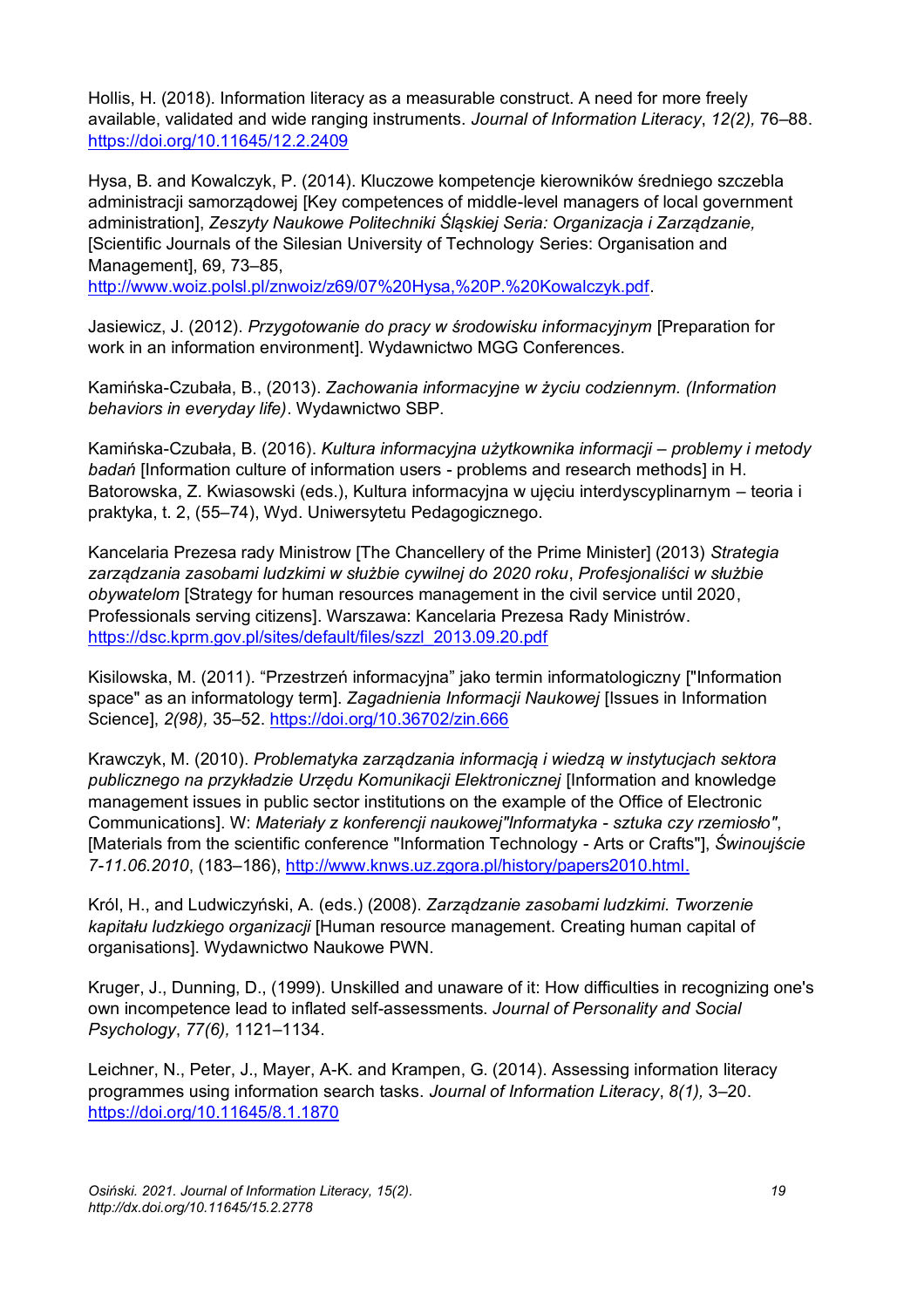Lloyd, A. (2010). *Information literacy landscapes. Information literacy in education, workplace and everyday contexts*. Chandos Publishing. <https://doi.org/10.1533/9781780630298>

Lloyd, A. (2011). Trapped between a rock and a hard place: what counts as information literacy in the workplace and how is it conceptualized? *Library Trends*, *60(2),* 277–296. <https://doi.org/10.1353/lib.2011.0046>

Lloyd, A. (2013). Building information resilient workers: The critical ground of workplace information literacy. What have we learnt? in S. Kurbanoğlu, E. Grassian, D. Mizrachi, R. Catts, & S. Špiranec (Eds.) *Worldwide commonalities and challenges in information literacy research and practice (ECIL 2013)*, (219–228), [http://dx.doi.org/10.1007/978-3-319-03919-0\\_28.](http://dx.doi.org/10.1007/978-3-319-03919-0_28)

Marzec, I. and Szymaniec, K. (2013). Rozwój zawodowy pracowników w organizacjach publicznych. [Professional development of employees in public organisations]. *Studia Ekonomiczne. Zeszyty Naukowe Uniwersytetu Ekonomicznego w Katowicach,* [Economic Studies. Scientific Journals of the University of Economics in Katowice] *169(14),* 146–156, https://www.ue.katowice.pl/fileadmin/\_migrated/content\_uploads/13\_I.Marzec\_\_K.Szymaniec Rozwoj zawodowy pracownikow....pdf

McClure, D. (2013). Joining the conversation: law library research assistant programs and current criticisms of legal education. *Legal Reference Services Quarterly, 32(4)*, 274–293. [https://doi.org/10.1080/0270319X.2013.842821.](https://doi.org/10.1080/0270319X.2013.842821)

Ministerstwo Rozwoju Regionalnego, Departament Koordynacji Polityki Strukturalnej (2008). *Koncepcja good governance – refleksje do dyskusji* [Good governance concept - reflections for discussion]. Ministerstwo Rozwoju Regionalnego, [https://docplayer.pl/6217332-Koncepcja](https://docplayer.pl/6217332-Koncepcja-good-governance-refleksje-do-dyskusji.html)[good-governance-refleksje-do-dyskusji.html.](https://docplayer.pl/6217332-Koncepcja-good-governance-refleksje-do-dyskusji.html)

O'Farrill, R. T. (2010). Information literacy and knowledge management at work: conceptions of effective information use at NHS24, *Journal of Documentation*, *66(5)*, 706–733. <https://doi.org/10.1108/00220411011066808> .

Osiński, Z. (2018). Information infrastructure of contemporary humanities and the digital humanities development as a cause of creating new information barriers. A Polish case, *Digital Scholarship in the Humanities*, *34(2),* 386-400, [https://doi.org/10.1093/llc/fqy032.](https://doi.org/10.1093/llc/fqy032)

Pawlak, J. (2014). Rozwój zawodowy a współczesne wyzwania na rynku pracy [Professional development and contemporary challenges on the labor market]. *Nierówności Społeczne a Wzrost Gospodarczy* [Social Inequality and Economic Growth], *39*, 262–272, [http://yadda.icm.edu.pl/yadda/element/bwmeta1.element.desklight-c0f1c48b-a6eb-4b8c-9d81](http://yadda.icm.edu.pl/yadda/element/bwmeta1.element.desklight-c0f1c48b-a6eb-4b8c-9d81-c6fa54a057ea?q=bwmeta1.element.desklight-6455f77b-a88d-4a95-a651-05779ade121b;17&qt=CHILDREN-STATELESS) [c6fa54a057ea?q=bwmeta1.element.desklight-6455f77b-a88d-4a95-a651-](http://yadda.icm.edu.pl/yadda/element/bwmeta1.element.desklight-c0f1c48b-a6eb-4b8c-9d81-c6fa54a057ea?q=bwmeta1.element.desklight-6455f77b-a88d-4a95-a651-05779ade121b;17&qt=CHILDREN-STATELESS) [05779ade121b;17&qt=CHILDREN-STATELESS](http://yadda.icm.edu.pl/yadda/element/bwmeta1.element.desklight-c0f1c48b-a6eb-4b8c-9d81-c6fa54a057ea?q=bwmeta1.element.desklight-6455f77b-a88d-4a95-a651-05779ade121b;17&qt=CHILDREN-STATELESS) .

Pironti, J.P. (2006). Key Elements of a Threat and Vulnerability Management Program. *Information Systems Control Journal*, *3*, 52–56.

Saad, I., Rosenthal-Sabroux, C., and Grundstein, M. (2005). Improving the Decision Making Process in the Design Project by Capitalizing on Company's Crucial Knowledge. *Group Decision and Negotiation*, *14(2),* 131–145. <https://doi.org/10.1007/s10726-005-2405-x>

Suchodolski, B. (2015). Wybrane instrumenty wspomagające zarządzanie wiedzą w polskich urzędach administracji samorządowej. [Selected instruments supporting knowledge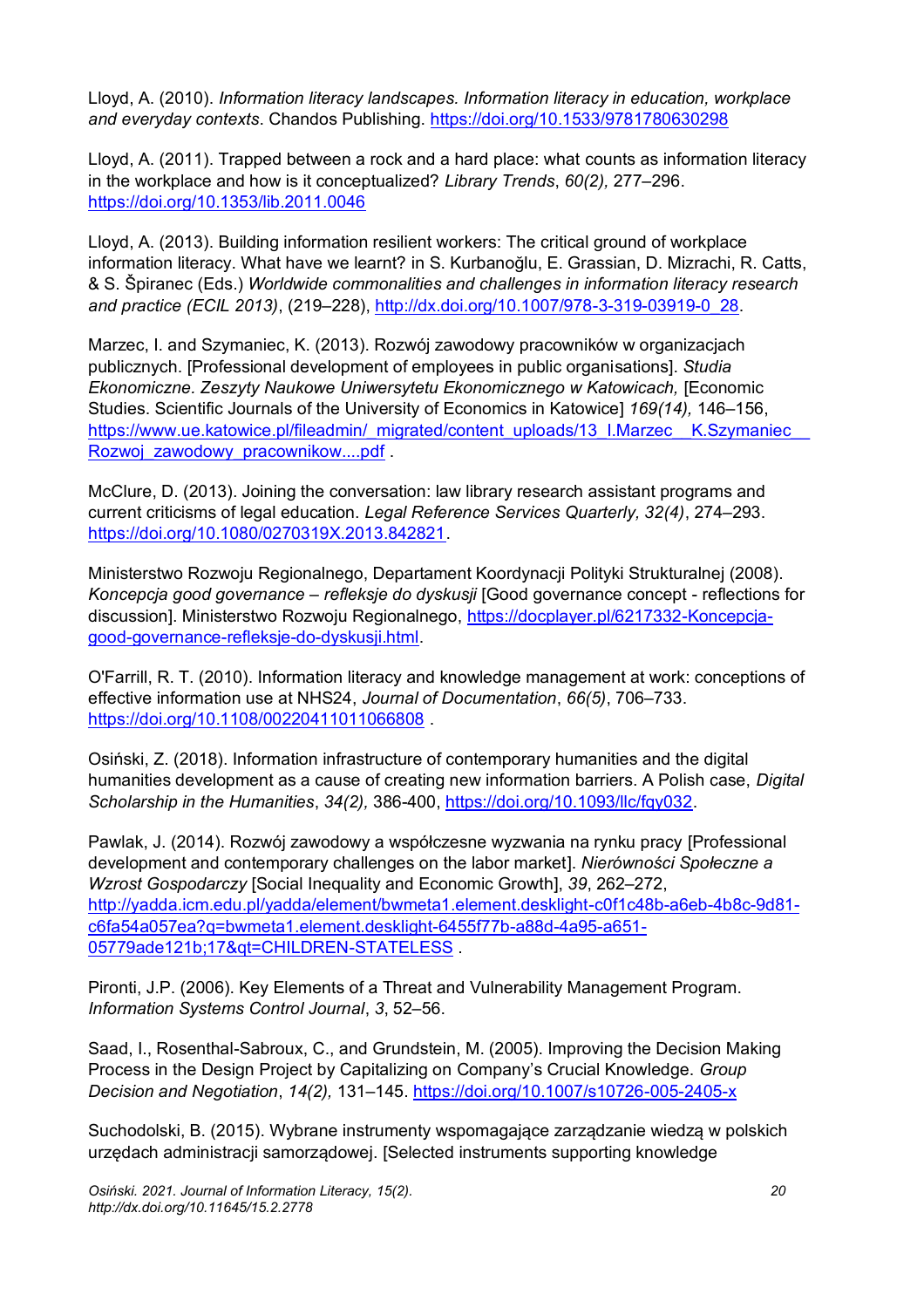management in Polish local government administration offices]. *Zeszyty Naukowe Małopolskiej Wyższej Szkoły Ekonomicznej w* Tarnowie [Scientific Journals of the Małopolska University of Economics in Tarnów], *26(1),* 179–190,<https://zn.mwse.edu.pl/index.php/zn/article/view/269> .

Ubermanowicz, S. and Paprzycki, M. (1996), Między stylistyką a statystyką w tekście kultury informatycznej. [Between stylistics and statistics in the text of IT culture]. *Neodidagmata*, *22*, 87–106,

[https://repozytorium.amu.edu.pl/bitstream/10593/7198/1/08\\_S\\_Ubermanowicz\\_M\\_Paprzycki\\_M](https://repozytorium.amu.edu.pl/bitstream/10593/7198/1/08_S_Ubermanowicz_M_Paprzycki_MI_DZY_STYLISTYKA_A_STATYSTYKA_87-106.pdf) [I\\_DZY\\_STYLISTYKA\\_A\\_STATYSTYKA\\_87-106.pdf](https://repozytorium.amu.edu.pl/bitstream/10593/7198/1/08_S_Ubermanowicz_M_Paprzycki_MI_DZY_STYLISTYKA_A_STATYSTYKA_87-106.pdf)

Wachowiak, P. (2008). Mapowanie i transfer wiedzy w Szkole Głównej Handlowej w Warszawie. [Mapping and knowledge transfer at the Warsaw School of Economics]. *e-Mentor*, *1*, [http://www.e-mentor.edu.pl/artykul/index/numer/23/id/506.](http://www.e-mentor.edu.pl/artykul/index/numer/23/id/506)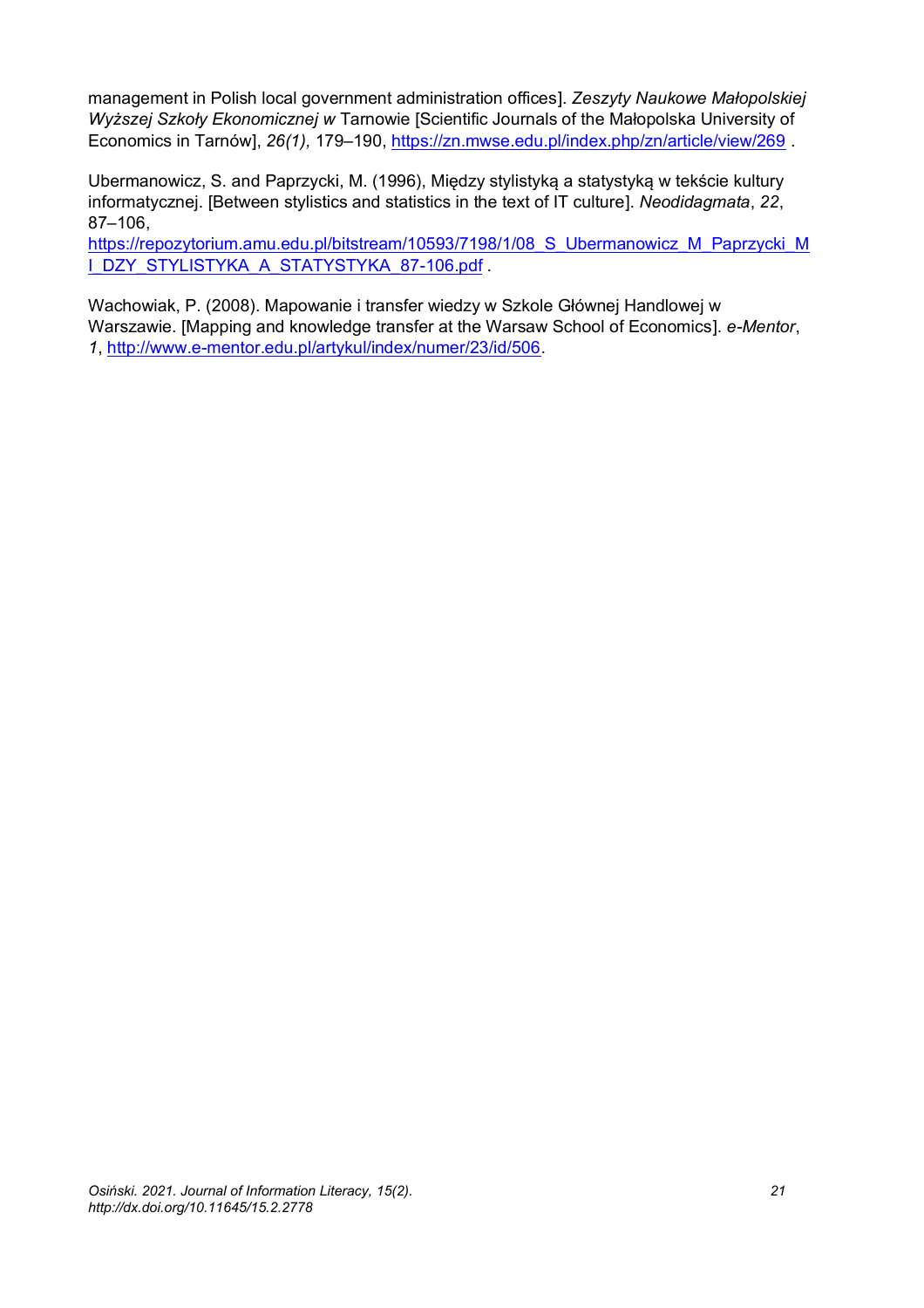# **Appendix**

# **Appendix A: Survey 1**

| 1.           | How often are you convinced<br>that in professional<br>environment you can<br>effectively perform the<br>following tasks:                               | $\prime$<br>always<br>can | most<br>often I<br>can | I usually<br>can | I usually<br>can't | most<br>often I<br>can't | I never<br>can |
|--------------|---------------------------------------------------------------------------------------------------------------------------------------------------------|---------------------------|------------------------|------------------|--------------------|--------------------------|----------------|
|              |                                                                                                                                                         | %                         | % resp.                | % resp.          | % resp.            | % resp.                  | ℅              |
| $\mathbf{1}$ | find time to calmly reflect upon<br>information retrieved from the<br>infosphere                                                                        | resp.<br>12,68%           | 33,99%                 | 44,05%           | 6,01%              | 2,22%                    | resp.<br>1,05% |
|              | 2 ensure information comfort by<br>reducing the supply of<br>unnecessary information                                                                    | 15,69%                    | 37,78%                 | 39,48%           | 5,23%              | 1,57%                    | 0,26%          |
|              | 3 ensure information comfort by<br>obtaining the amount of<br>information needed in a given<br>situation                                                | 17,52%                    | 41,05%                 | 36,86%           | 3,40%              | 1,05%                    | 0,13%          |
|              | 4 locate basic and alternative<br>sources of relevant information                                                                                       | 23,27%                    | 44,44%                 | 30,46%           | 1,18%              | 0,52%                    | 0,13%          |
| 5.           | eliminate redundant information<br>using your own filtering and<br>selection system                                                                     | 21,05%                    | 42,35%                 | 33,33%           | 2,35%              | 0,65%                    | 0,26%          |
| 6            | block access, avoid unwanted<br>information (spam,<br>advertisements)                                                                                   | 25,36%                    | 34,38%                 | 31,11%           | 6,14%              | 2,48%                    | 0,52%          |
|              | 7 share information with others,<br>provide timely and reliable<br>information, consistent with the<br>needs of recipients                              | 30,72%                    | 43,01%                 | 24,18%           | 1,57%              | 0,26%                    | 0,26%          |
|              | 8 quickly select information,<br>separate important information<br>from unnecessary, redundant,<br>false information                                    | 21,44%                    | 45,49%                 | 29,93%           | 2,48%              | 0,39%                    | 0,26%          |
| 9            | counteract information fatigue by<br>consciously controlling<br>information inflow (their quality<br>and quantity)                                      | 14,90%                    | 37,39%                 | 40,65%           | 6,01%              | 0,78%                    | 0,26%          |
|              | 10 systematically check and view<br>information from your favorite<br>sources                                                                           | 22,75%                    | 38,69%                 | 33,73%           | 3,92%              | 0,65%                    | 0,26%          |
| 11           | use information obtained and<br>developed by other users of the<br>infosphere (coworkers, friends,<br>family)                                           | 21,05%                    | 43,14%                 | 32,68%           | 2,22%              | 0,92%                    | 0,00%          |
|              | 12 recognize the manipulation<br>techniques used by information<br>senders                                                                              | 14,64%                    | 39,22%                 | 37,52%           | 6,93%              | 1,44%                    | 0,26%          |
|              | 13 find time to organize and<br>manage the collected<br>information (creating useful<br>structure and organization of<br>information, labeling folders) | 15,16%                    | 33,46%                 | 40,13%           | 9,80%              | 1,18%                    | 0,26%          |
| 14           | publish information with due care<br>for the form (short, clear<br>messages) - not cluttering the<br>infosphere with low quality<br>messages            | 18,82%                    | 39,87%                 | 35,95%           | 4,18%              | 0,78%                    | 0,39%          |
|              | 15 synthesize information from<br>many sources                                                                                                          | 16,34%                    | 40,13%                 | 37,25%           | 5,36%              | 0,65%                    | 0,26%          |

*Osiński. 2021. Journal of Information Literacy, 15(2). 22 http://dx.doi.org/10.11645/15.2.2778*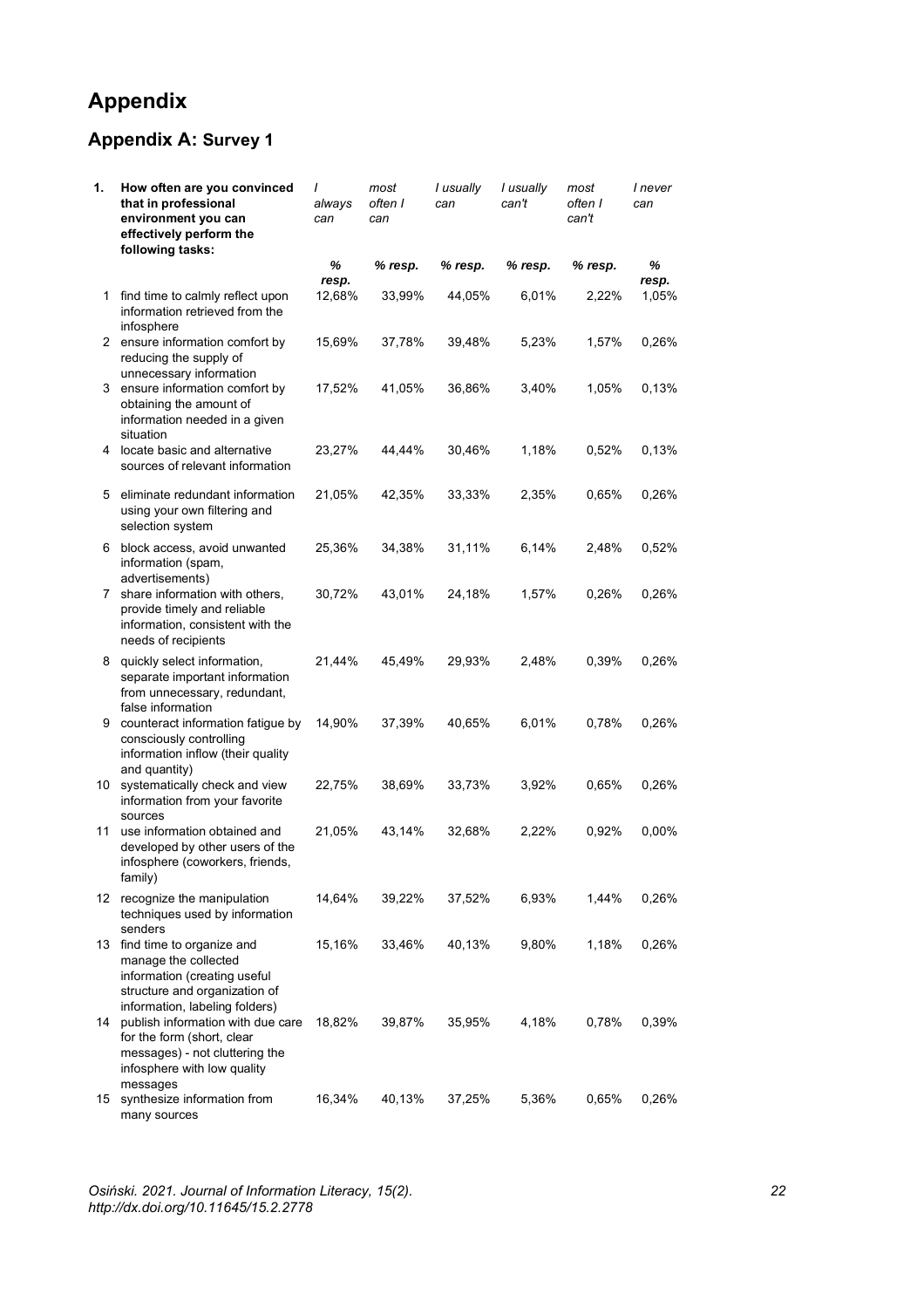### **Appendix B: Survey 2**

| 2.             | How often are you convinced<br>that in professional<br>environment you can effectively<br>perform the following tasks:                                                                           | I<br>always<br>can | most<br>often I<br>can | I usually<br>can | I usually<br>can't | most<br>often I<br>can't | I never<br>can |
|----------------|--------------------------------------------------------------------------------------------------------------------------------------------------------------------------------------------------|--------------------|------------------------|------------------|--------------------|--------------------------|----------------|
|                |                                                                                                                                                                                                  | %<br>resp.         | % resp.                | % resp.          | % resp.            | % resp.                  | %<br>resp.     |
| $\mathbf 1$    | seek information to perform<br>official duties                                                                                                                                                   | 36,86%             | 46,01%                 | 16,21%           | 0,65%              | 0,13%                    | 0,13%          |
| $\overline{2}$ | use the knowledge of other users<br>of information needed at work                                                                                                                                | 29,93%             | 48,10%                 | 20,39%           | 1,18%              | 0,26%                    | 0,13%          |
| 3              | systematically browse blogs and<br>forums connected with my<br>professional interests                                                                                                            | 15,29%             | 29,67%                 | 42,35%           | 8,76%              | 2,61%                    | 1,31%          |
| 4              | efficiently find information to<br>find yourself in a given place and<br>time in the easiest and cheapest<br>way                                                                                 | 23,92%             | 40,78%                 | 31,37%           | 3,27%              | 0,26%                    | 0,39%          |
| 5              | use the instructions, e.g.<br>software help systems, user<br>manuals, expert advice, etc.                                                                                                        | 23,40%             | 40,26%                 | 29,93%           | 5,10%              | 0,39%                    | 0,92%          |
| 6              | use catalogs of public and<br>scientific libraries as well as<br>databases with bibliographies<br>and full texts of papers                                                                       | 23,66%             | 36,21%                 | 33,73%           | 5,10%              | 0,78%                    | 0,52%          |
| 7              | efficiently manage your email<br>account (reply quickly, delete<br>unnecessary messages,<br>categorize archived messages)                                                                        | 36,34%             | 34,25%                 | 26,80%           | 2,09%              | 0,26%                    | 0,26%          |
| 8              | manage files stored on the<br>computer (systematically delete<br>unnecessary information,<br>accurately label folders, take<br>care of proper structure and<br>organization of the used dataset) | 32,68%             | 35,69%                 | 27,45%           | 3,66%              | 0,13%                    | 0,39%          |
| 9              | prepare a compact, brief<br>message on every topic                                                                                                                                               | 26,14%             | 40,78%                 | 30,59%           | 1,83%              | 0,39%                    | 0,26%          |
| 10             | share information with others,<br>convey information in many<br>different ways (use messengers,<br>text, email, chat)                                                                            | 31,76%             | 40,13%                 | 24,71%           | 2,35%              | 0,78%                    | 0,26%          |
| 11             | send information to coworkers<br>and friends according to their<br>preferences (knowing their<br>needs and preferences)                                                                          | 29,02%             | 41,83%                 | 26,54%           | 1,70%              | 0,52%                    | 0,39%          |
| 12             | quickly select information and<br>make the right decision                                                                                                                                        | 24,05%             | 46,27%                 | 26,80%           | 2,35%              | 0,26%                    | 0,26%          |
| 13             | systematically, on an ongoing<br>basis, select constantly incoming<br>official information                                                                                                       | 28,10%             | 42,61%                 | 26,80%           | 1,70%              | 0,39%                    | 0,39%          |
| 14             | systematically, regularly select<br>constantly inflowing information<br>from the country and the world                                                                                           | 21,18%             | 41,18%                 | 31,24%           | 4,71%              | 1,18%                    | 0,52%          |

*Osiński. 2021. Journal of Information Literacy, 15(2). 23 http://dx.doi.org/10.11645/15.2.2778*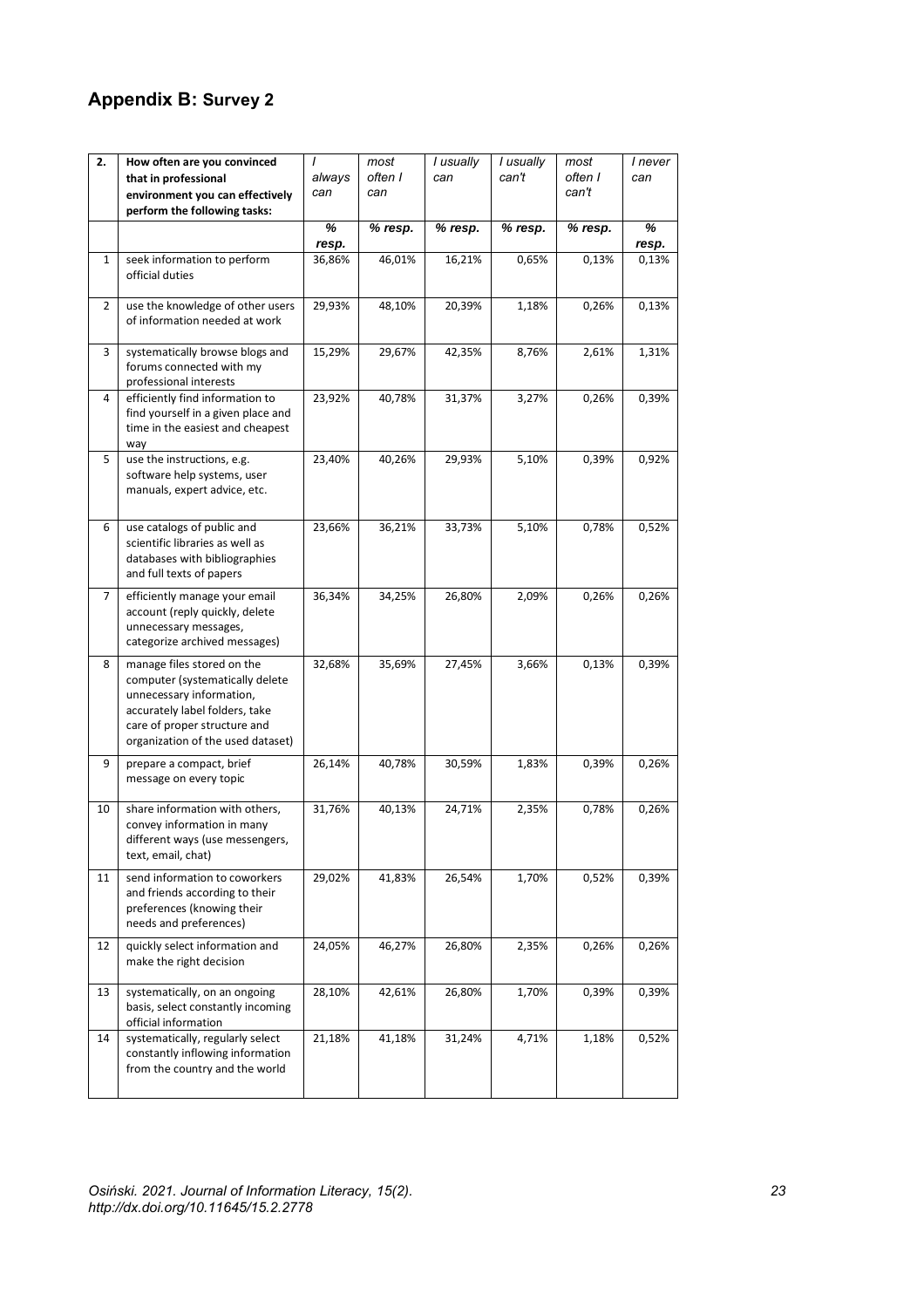# **Appendix C: Survey 3**

| 3.             | Assess, using a five-level school rating<br>scale [from 1 (unsatisfactory) to 5 (very<br>good)], the level of your own information<br>competence in professional work.            | $\mathbf{1}$ | $\overline{2}$ | 3      | $\overline{a}$ | 5      |
|----------------|-----------------------------------------------------------------------------------------------------------------------------------------------------------------------------------|--------------|----------------|--------|----------------|--------|
|                |                                                                                                                                                                                   | ℅            | %              | %      | %              | %      |
|                |                                                                                                                                                                                   | resp.        | resp.          | resp.  | resp.          | resp.  |
| $\mathbf{1}$   | Using different types of search engines<br>(e.g. general - Google, specialist for<br>texts - Google Scholar, specialized for<br>graphics - Picsearch), depending on<br>your needs | 4,44%        | 9,02%          | 20,92% | 35,82%         | 29,80% |
| $\overline{2}$ | Knowledge of reliable websites with<br>controlled information content, e.g.<br>statistical, legal, economic, political                                                            | 3,92%        | 7,32%          | 19,35% | 42,09%         | 27,32% |
| 3              | Using bibliographic databases as well<br>as general and subject area<br>bibliographies to solve problems                                                                          | 4,18%        | 10,46%         | 27,45% | 39,48%         | 18,43% |
| 4              | Designing and creating databases                                                                                                                                                  | 10,33%       | 20,65%         | 35,16% | 23,79%         | 10,07% |
| 5              | Creating information sets in Excel-type<br>programs                                                                                                                               | 4,31%        | 15,82%         | 26,80% | 33,07%         | 20,00% |
| 6              | Presenting information in a visual form<br>(graph, diagram, infographic)                                                                                                          | 6,01%        | 17,65%         | 28,10% | 31,11%         | 17,12% |
| 7              | Creating information on a specific topic<br>for public release                                                                                                                    | 5,62%        | 11,24%         | 25,49% | 39,87%         | 17,78% |
| 8              | Evaluating credibility of found<br>information                                                                                                                                    | 3,14%        | 9,15%          | 19,87% | 44,18%         | 23,66% |
| 9              | Assessing someone else's views and<br>opinions by comparing them with the<br>data and facts found on your own                                                                     | 4,05%        | 9,02%          | 21,44% | 42,61%         | 22,88% |
| 10             | Recognizing hate speech and trolling                                                                                                                                              | 4,44%        | 8,37%          | 16,99% | 38,43%         | 31,76% |
| 11             | Distinguishing between transmission of<br>information and propagation of opinions<br>and views                                                                                    | 4,58%        | 7,71%          | 19,08% | 40,13%         | 28,50% |
| 12             | Staying safe while using online<br>information resources                                                                                                                          | 4,31%        | 7,06%          | 16,73% | 42,09%         | 29,80% |
| 13             | Conducting substantive discussions on<br>social media, supported by data and<br>facts                                                                                             | 7,19%        | 10,85%         | 27,32% | 35,03%         | 19,61% |

*Osiński. 2021. Journal of Information Literacy, 15(2). 24 http://dx.doi.org/10.11645/15.2.2778*